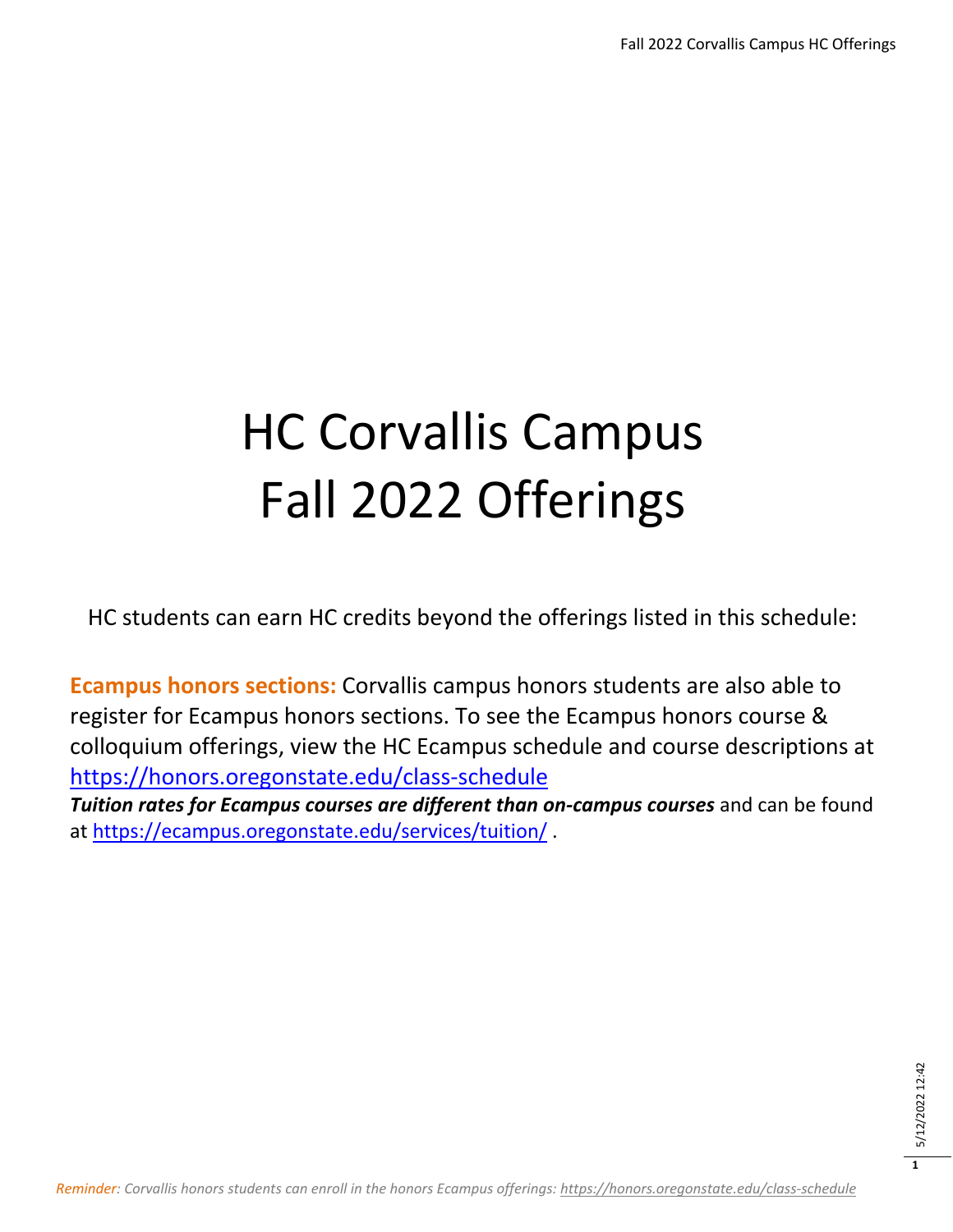### Fall Extension 2022 Course Options

These classes take place prior to the first day of fall term and are **not** open to incoming OSU students.

Registration dates and deadlines follow the Academic Calendar for non-traditional offerings at

https://registrar.oregonstate.edu/non-traditional-course-academic-calendar.

If you have questions about the content or plan for any of these courses, please contact the instructor for the course you are interested in**. If you would like to register for one of these courses, please follow the instructions below:**

#### **How to register for these fall extension courses:**

- 1. AFTER you are eligible to register for classes, send an email to *uhcadvisor@oregonstate.edu* and provide the following information. We will process requests in the order received; if any of the details below are missing, that may cause a delay.
	- a. Your full name & OSU student ID
	- b. Your class standing & the date/time that you became eligible to register
	- c. Class subject/number you want to register for (ex. HC 299)
	- d. The CRN for the class you want to register for
- 2. You will receive an email with information regarding your override and when you'll be able to add the class.

| HC 407 | A Field to Fork View of Farming Systems in Oregon | 2 HC Credit(s) |
|--------|---------------------------------------------------|----------------|
|--------|---------------------------------------------------|----------------|

| <b>CRN: 17767</b> | Section 050 | SE |
|-------------------|-------------|----|
|                   |             |    |

**CRN**: 17767 **Section** 050 SEM **Meets 9/9/22 - 9/11/22 only, all-day field trips each day**

Instructor(s): Dan Arp

Over 200 agricultural commodities are produced in Oregon, more than almost any other state. Producers use a variety of farming approaches (e.g. organic, conventional) from small scale (a few acres) to large scale (thousands of acres). In this course, students will learn about these diverse farming systems in Oregon and finish each day with a meal based on Oregon produce. The format will consist of visits to local farms, processing plants and research centers. Students will participate in the preparation of evening meals that will be based on Oregon produce. **Meets 9/9/22 - 9/11/22 only, allday field trips. Course Fee: \$60. Satisfies: HC Colloquia**

| HC 407                              | Seeing the Impacts of Climate Change in Oregon: a Field |            |                                                                                                      |                |  |
|-------------------------------------|---------------------------------------------------------|------------|------------------------------------------------------------------------------------------------------|----------------|--|
|                                     | Course                                                  |            |                                                                                                      | 2 HC Credit(s) |  |
| <b>CRN: 19833</b><br>$l_{\text{m}}$ | Section 052                                             | <b>SEM</b> | First meeting 9/13, T 1200 - 1550<br>3-day field trip 9/14-9/16<br>Final meeting 9/19, M 1200 - 1550 |                |  |

Instructor(s): Philip Mote

As recently as 10 years ago, most of the impacts of climate change were still ambiguous. Now, though, hardly a season passes without new extremes: heat waves, floods, droughts, coastal erosion, ecological impacts, and social disruption. This course combines academic understanding through reading, discussion, and analysis, with experiential learning in the form of a tour of western Oregon. Participants will synthesize data, visible evidence, and human experiences, as they visit locations affected by the devastating fires of September 2020, coastal communities coping with erosion and inundation, agricultural and urban communities affected by the deadly summer 2021 heat wave, a municipal water utility planning for changes in water supply and demand, and a tribal community coping with cultural dimensions of environmental change. **Meets in the pre-term extension period: first meeting 9/13, field trip 9/14-9/16, final meeting 9/19. Graded: P/N. Satisfies: HC Colloquia**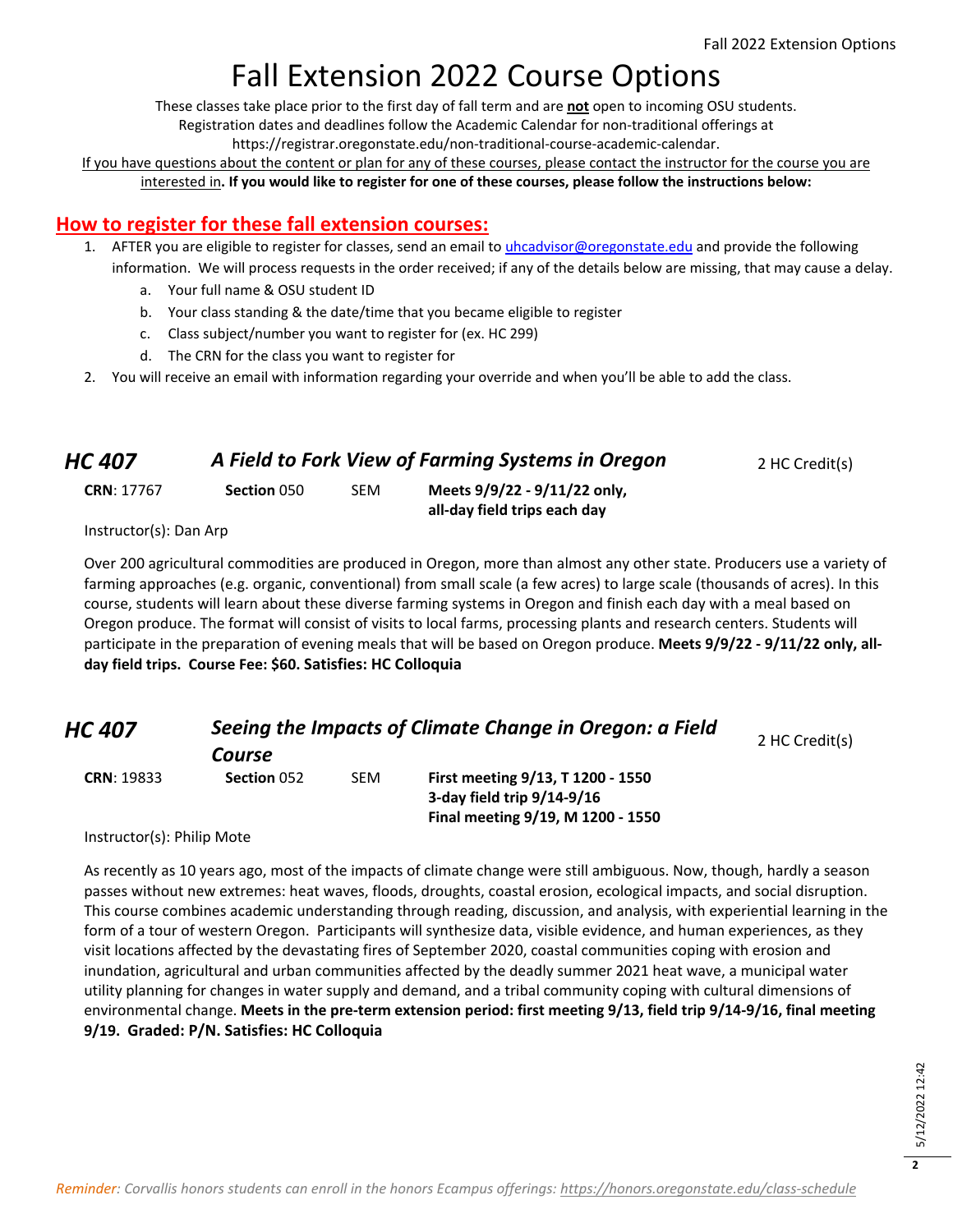#### *HC 407 It's ALL about SOIL!!!* 2 HC Credit(s) **CRN**: 19832 **Section** 051 SEM **Class consists of 3 required field trips: All-day field trip 9/12/22, All-day field trip 9/14/22, 2-day field trip 9/16/22-9/17/22**

Instructor(s): James Cassidy

Soil is where everything comes from and where everything goes, and yet most people will spend their entire lives never having once considered the fact that they are made from the very same things that can be found in a handful of soil. Every atom in your body was once stored on the exchange complex of clay or organic matter colloids that was then taken up by a plant, and either then you ate that plant (or ate an animal that ate the plant), or your mother did, and now here you are, reading these words and reflecting on the idea that soil is the incontrovertible fact of our human existence. In this course we will explore these ideas as we take a fast and deep dive into the reality that is soil. Its all there – the physics, the chemistry, the biology – all of which we are totally dependent on for every second of our lives. If you are interested in science, ecology, history, philosophy, the future; there's no other subject that is so integral to what has happened, and what will happen to life on this planet (or beyond). Above all, soil is habitat, the most diverse habitat on the planet by any measure - diversity of organisms, sheer numbers, total mass – its where life on the planet earth is. A single pinch of soil contains over one billion living organisms representing tens of thousands of deferent species, the vast majority have yet to be studied. Soil is endlessly fascinating - there's just so much to know and so much going on in the soil. Take this class and learn about where you are, what you are, and perhaps who you are.

In addition to lectures, discussions, and demonstrations describing the properties of soils, how soils form, and how soil self-organizes and supports all life, we will spend at least half of our time in the field to see soils close-up, get your hands dirty, and really see and feel what soil is, what it does, and how it works. Oregon has the some of the greatest diversity of soils anywhere in the world. You will see and experience that diversity – it is in fact why you are here at OSU. This class will change your life. Come and learn what every human on planet earth should know. Soil! There's no alternative. **Class consists of an all-day field trip 9/12/22, an all-day field trip 9/14/22, and an overnight field trip 9/16/22-9/17/22. Course Fee: \$28. Graded: P/N. Satisfies: HC Colloquia**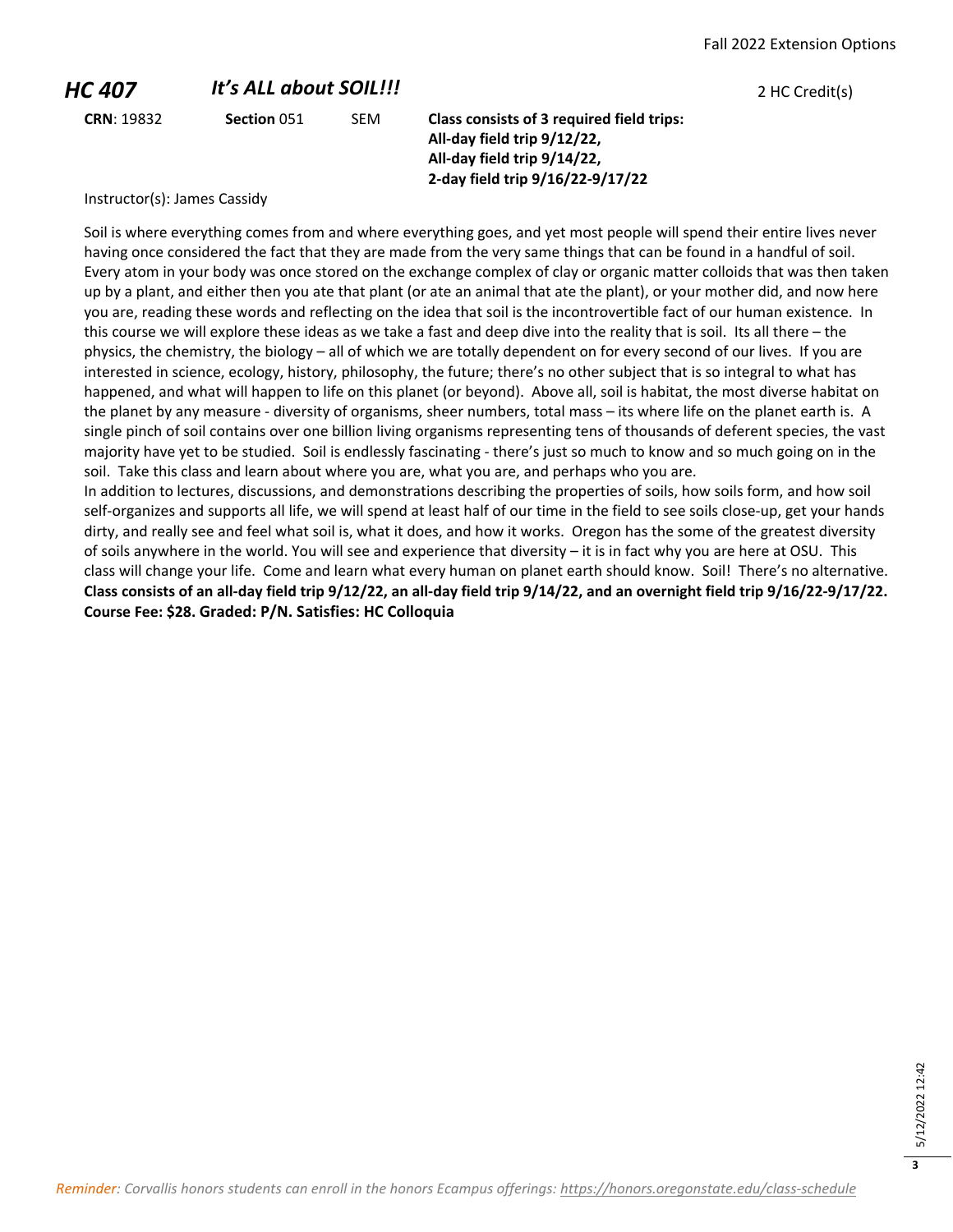#### **Fall 2022 Corvallis HC Bacc Core**

#### **ANTH 330H** *Evolution of People, Technology, and Society* **3 HC Credit(s)**

**CRN**: 16788 **Section** 001 LEC **TR 830 - 950**

Instructor(s): Sandy Reece

Overview of the evolution and prehistory of the human species, including the development and interaction of human biology, technology, and society. **Satisfies: HC BaccCore** - **Science, Technology, Society**

| <b>ANTH 481H</b>             |             |      | <b>Natural Resources and Community Values</b> | 3 HC Credit(s) |
|------------------------------|-------------|------|-----------------------------------------------|----------------|
| <b>CRN: TBD</b>              | Section 001 | HYB. | T 1600 - 1720                                 |                |
| Instructor(s): Irene Rolston |             |      |                                               |                |

Investigates relations between human communities and the values of community members. Resource issues integrate concepts from social science, economics, and ecology. **Satisfies: HC BaccCore** - **Science, Technology, Society**

| <b>BI 221H</b>    | <b>Principles of Biology: Cells</b> |            |                            | 4 HC Credit(s) |
|-------------------|-------------------------------------|------------|----------------------------|----------------|
| <b>CRN: 17014</b> | Section 001                         | <b>LEC</b> | MWF 1300 - 1350            |                |
|                   |                                     |            | AND choose one LAB section |                |
| <b>CRN: 17015</b> | Section 010                         | LAB        | W 1400 - 1650              |                |
| <b>CRN: 17016</b> | Section 011                         | LAB        | R 800 - 1050               |                |
| <b>CRN: 17017</b> | Section 012                         | LAB        | F 1400 - 1650              |                |
|                   |                                     |            |                            |                |

Instructor(s): Nathan Kirk

Introduction to fundamental biological concepts and theories about the chemical and molecular basis of life, structure and function, transformation of energy and matter and information flow at a cellular and molecular level. PREREQS: (CH 121 or 201) or (CH 231/231H and (CH 261/261H or CH 271)). All may be taken concurrently. **Course Fee \$29. Satisfies: HC BaccCore** - **Biological Sciences**

*BI 306H* **Environmental Ecology Example 2 A** *BI* **3 HC Credit(s)** 

**CRN**: 16790 **Section** 001 LEC **TR 1200 - 1320**

Instructor(s): Kate Lajtha

Biological, physical, and chemical nature of both natural and human-disturbed ecosystems. Topics include population and conservation ecology, toxins in the food chain and in the environment, forest decline and acid rain, eutrophication of terrestrial and aquatic ecosystems, and ecosystem restoration. Offered alternate years. **Satisfies: HC BaccCore** - **Contemporary Global Issues**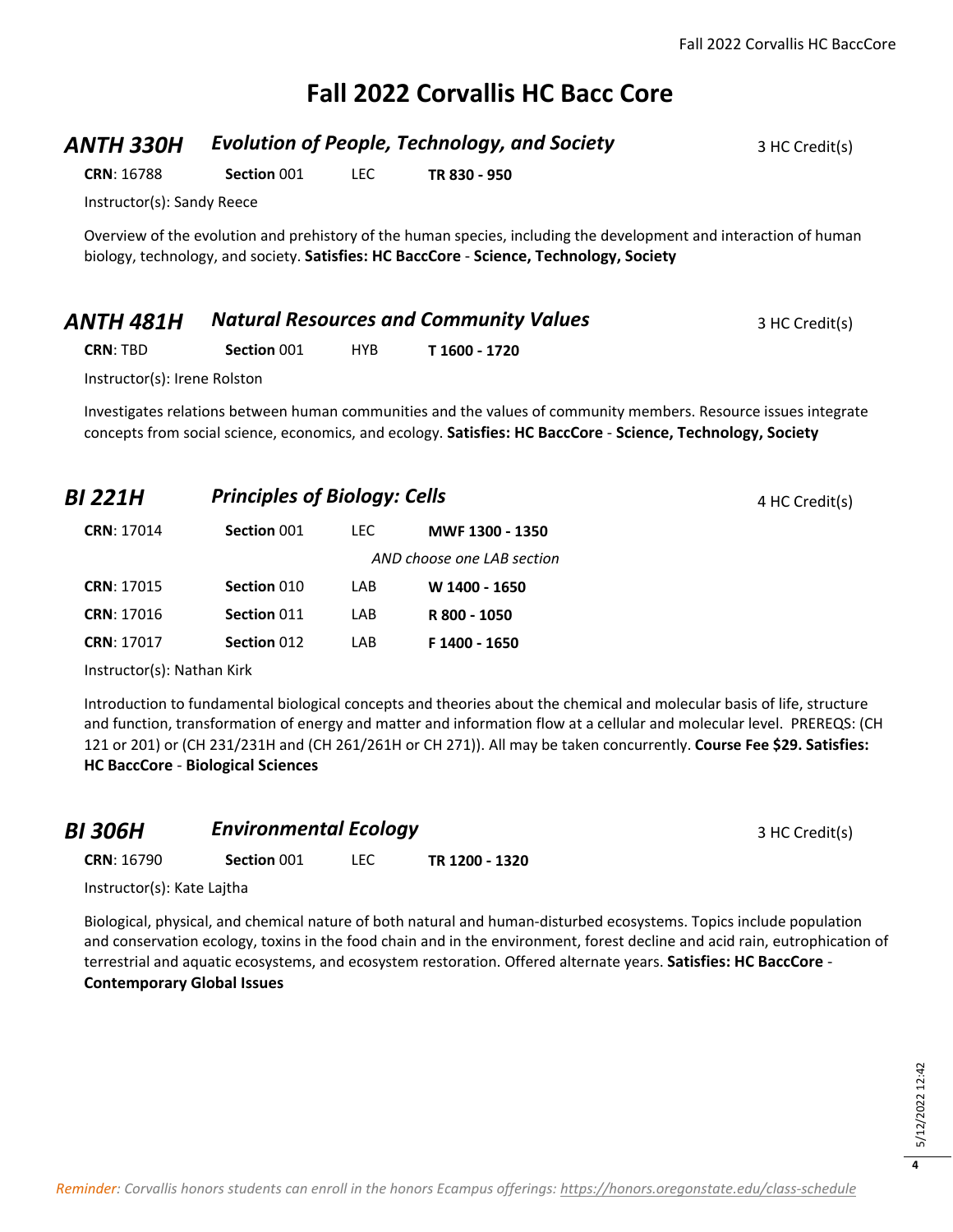| CH 231H           | <b>Honors General Chemistry</b> |            |                                                | 4 HC Credit(s) |
|-------------------|---------------------------------|------------|------------------------------------------------|----------------|
| <b>CRN: 13968</b> | Section 001                     | LEC.       | MWF 1200 - 1250                                | May Nyman      |
|                   |                                 |            | AND register for one REC section               |                |
| <b>CRN: 13970</b> | Section 010                     | <b>REC</b> | T 1300 - 1350                                  | May Nyman      |
| CRN: 19170        | Section 011                     | <b>REC</b> | R 1400 - 1450                                  | May Nyman      |
|                   |                                 |            | AND register for one CH 261H LAB section       |                |
| CH 261H           |                                 |            | <b>Laboratory for Honors General Chemistry</b> | 1 HC Credit(s) |
| CRN: 13026        | Section 010                     | LAB        | T 1500 - 1750                                  | Michael Burand |
| <b>CRN: 13027</b> | Section 011                     | LAB        | R 1200 - 1450                                  | Michael Burand |

This first course in a General Chemistry sequence is for Honors College students with one year of high school chemistry. This sequence examines the characteristics of molecular and atomic behavior and the way in which these influence chemical properties and reactions. \$30 fee for the laboratory section. CH 231H must be taken simultaneously with CH 261H OR CH 271 (if students elect to take the CH 271 lab instead of CH 261H, the credit earned for the lab will not count toward Honors College requirements). **Must be taken concurrently with CH 231H.** PREREQS: MTH 111 OR MTH 112 OR MTH 251/251H OR MTH 252/252H OR MTH 254/254H. COREQ: CH 261H OR CH 271. **Course Fee \$30. Satisfies: HC BaccCore** - **Physical Sciences**

| <b>FILM 145H</b>         |             |      | Introduction to Film Studies: 1968-1999         | 3 HC Credit(s) |
|--------------------------|-------------|------|-------------------------------------------------|----------------|
| <b>CRN: 19827</b>        | Section 001 | LEC. | TR 1600 - 1720<br>M 1800 - 2150 film screenings |                |
| Instructor(s): Jon Lewis |             |      |                                                 |                |

Explores and examines American and European cinema, 1968-1999. Emphasizes on important films and filmmakers of the era as well as key events in American and European cultural history. **Satisfies: HC BaccCore** - **Literature & The Arts**

#### **GEOG 103H • The Human Planet 3 HC Credit(s)** 3 HC Credit(s)

**CRN**: 18595 **Section** 001 LEC **TR 1200 - 1320**

Instructor(s): Demian Hommel

Provides students with an introduction to the study of Human Geography: the examination of human activities, patterns, processes, and institutions, globally and in specific places. We live in a varied and dynamic world and this course will expose students to topics that demonstrate how we can enhance our understanding of human behaviors and relationships, with each other, other organisms, and the planet, using a perspective that considers what it is like to live on a Human Planet. **Satisfies: HC BaccCore** - **Cultural Diversity**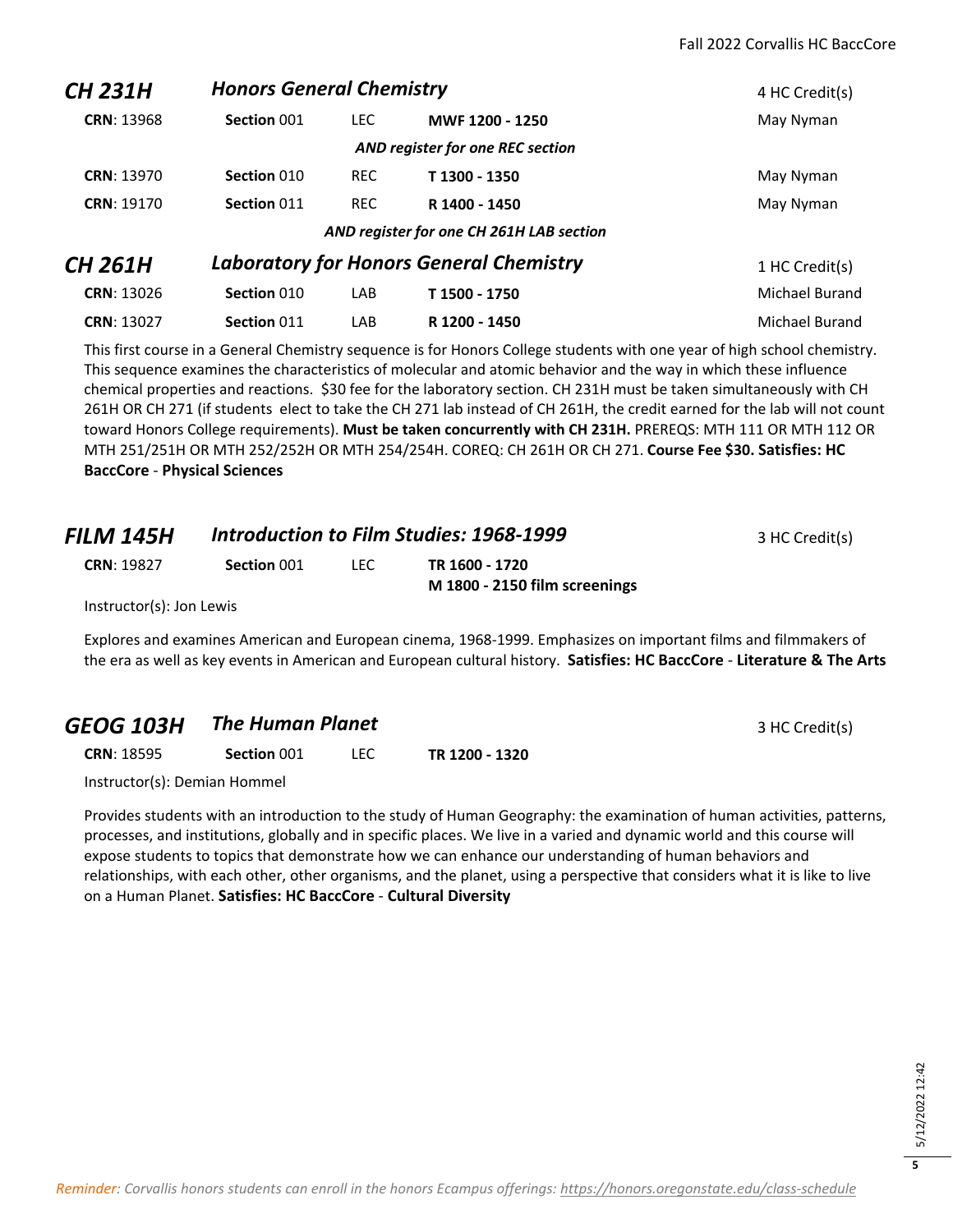#### **HC 199 Honors Writing** *HC* **199 3 HC Credit(s)**

|                   |             |      | Choose one LEC section |
|-------------------|-------------|------|------------------------|
| <b>CRN: 10828</b> | Section 001 | TEC. | MWF 900 - 950          |
| <b>CRN: 10829</b> | Section 002 | TEC. | TR 1200 - 1320         |

Instructor(s): Eric Hill

Becoming a critical reader and thinker promotes clear writing and verbal communication. You will hone your skills in a discussion/debate format, along with frequent in-class writing assignments and presentations. You will also further develop your abilities to be a critical reader. We will be examining texts from many disciplines and on a variety of topics; you will also bring in examples for discussion. The research paper, which includes both formal documents and informal writing, will focus on an ethical/controversial issue or current research within your discipline; this will include field and library research. PREREQS: WR 121/121H. **Satisfies: HC BaccCore** - **Writing II**

| <b>HST 465H</b>           | <b>American Diplomatic History</b> |            |                | 4 HC Credit(s) |
|---------------------------|------------------------------------|------------|----------------|----------------|
| <b>CRN: 19984</b>         | Section 001                        | <b>LEC</b> | MW 1600 - 1750 |                |
| Instructor(s): Paul Wanke |                                    |            |                |                |

American diplomatic relations from 1898 to the present. HST 464 and HST 465 do not need to be taken in sequence. **Satisfies: HC BaccCore** - **Contemporary Global Issues**

| MTH 251H          | <b>Differential Calculus</b> |      |                                                                                                          | 4 HC Credit(s) |
|-------------------|------------------------------|------|----------------------------------------------------------------------------------------------------------|----------------|
|                   |                              |      | Choose one lecture section.<br>MTH 251H does not have recitations - that time is built into the lecture. |                |
| <b>CRN: 11543</b> | Section 001                  | LEC. | MW 1200 - 1350                                                                                           | Sara Clark     |
| <b>CRN: 13656</b> | Section 002                  | LEC. | MW 1000 - 1150                                                                                           | Torrey Johnson |
| <b>CRN: 14431</b> | Section 003                  | LEC. | MW 800 - 950                                                                                             | Sara Clark     |

This is the first term of the calculus sequence for scientists, engineers, and others, including mathematics majors. The first two terms of the sequence, MTH 251 and MTH 252, focus on real-valued functions of a single real variable, including polynomial, rational, algebraic, trigonometric, exponential, and logarithmic functions. Differential calculus involves the study of rate of change in all its forms, including velocity, acceleration, population growth and other natural and physical phenomena. Differential calculus features the derivative, techniques of differentiation, and applications of the derivative, including optimization problems, the geometry of curves, and analysis of motion. This course emphasizes geometric reasoning not just computation. PREREQS: MTH 112 or MTH 150X. Sufficent test scores may waive MTH 112 PREREQ. **Course Fee \$10. Satisfies: HC BaccCore** - **Mathematics**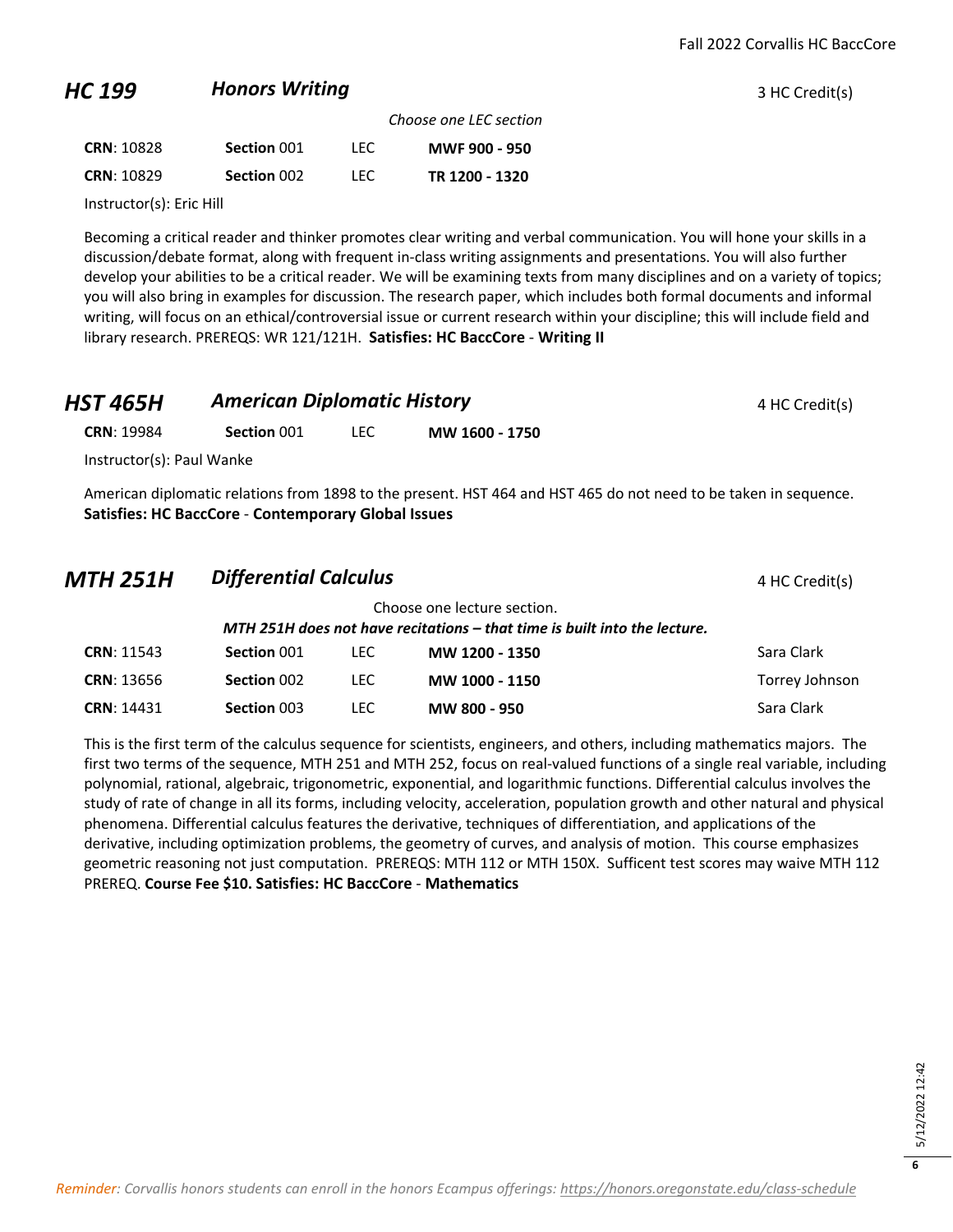#### **PAC 325H Wilderness First Aid** 1 HC Credit(s)

**CRN**: 17761 **Section** 001 ACT **W 1400 - 1550**

**Required all-day "Wild Day" November 5, 2022**

Instructor(s): Sheila Evans

Crunch! Ugh… Ouch! Do you recreate with accident-prone friends or family? Do you spend any time playing the outdoors? Knowing the fundamentals of emergency care in non-urban environments are useful skills. Backcountry emphasis with long-term care and evacuation complications makes this course unique. There will be a number of outdoor sessions so come prepared with "grubby" clothes that will get dirty or fake-bloody. The course has two components: knowledge as evidenced by performance on written exams and quizzes and practical skills as demonstrated throughout the course and on the final exam.

This course covers the fundamentals of emergency care in a non-urban environment, including physiology, injury assessment, short term care, anatomy, and small group rescues. While much of the material appears to be standard emergency care information, the backcountry emphasis with long-term care and evacuation complications makes this course unique. **Required all-day "Wild Day" November 5, 2022. Course Fee: \$167. Satisfies: HC BaccCore** - **Fitness**

## **PH 212H General Physics with Calculus A HC Credit(s)** 4 HC Credit(s)

*Register for LEC, STU, and choose one LAB section*

| <b>CRN: 16105</b> | Section 001 | LEC | MF 1300 - 1350                   |
|-------------------|-------------|-----|----------------------------------|
|                   |             |     | AND                              |
| <b>CRN: 19976</b> | Section 002 | STU | W 1200 - 1350                    |
|                   |             |     | AND register for one LAB section |
| <b>CRN: 16106</b> | Section 010 | LAB | T 1600 - 1750                    |
| <b>CRN: 16107</b> | Section 020 | LAB | T 800 - 950                      |

Instructor(s): Staff TBD

A comprehensive introductory survey course intended primarily for students in the sciences and engineering. Topics include mechanics, wave motion, thermal physics, electromagnetism, and optics. Elementary calculus is used. PREREQS: PH 211/211H. **Satisfies: HC BaccCore** - **Physical Sciences**

#### **PHL/REL 160H Quests for Meaning: World Religions** 4 HC Credit(s) **Choose** *either* **the PHL 160H section** *OR* **the REL 160H section. PHL 160H CRN**: 18166 **Section** 001 LEC **MW 1400 - 1550 REL 160H CRN**: 18167 **Section** 001 LEC **MW 1400 - 1550**

Instructor(s): Eliza Barstow

A survey and analysis of the search for meaning and life fulfillment represented in major religious traditions of the world, such as Hinduism, Buddhism, Taoism, Zen, Confucianism, Judaism, Christianity, and Islam. **Satisfies: HC BaccCore** - **Cultural Diversity**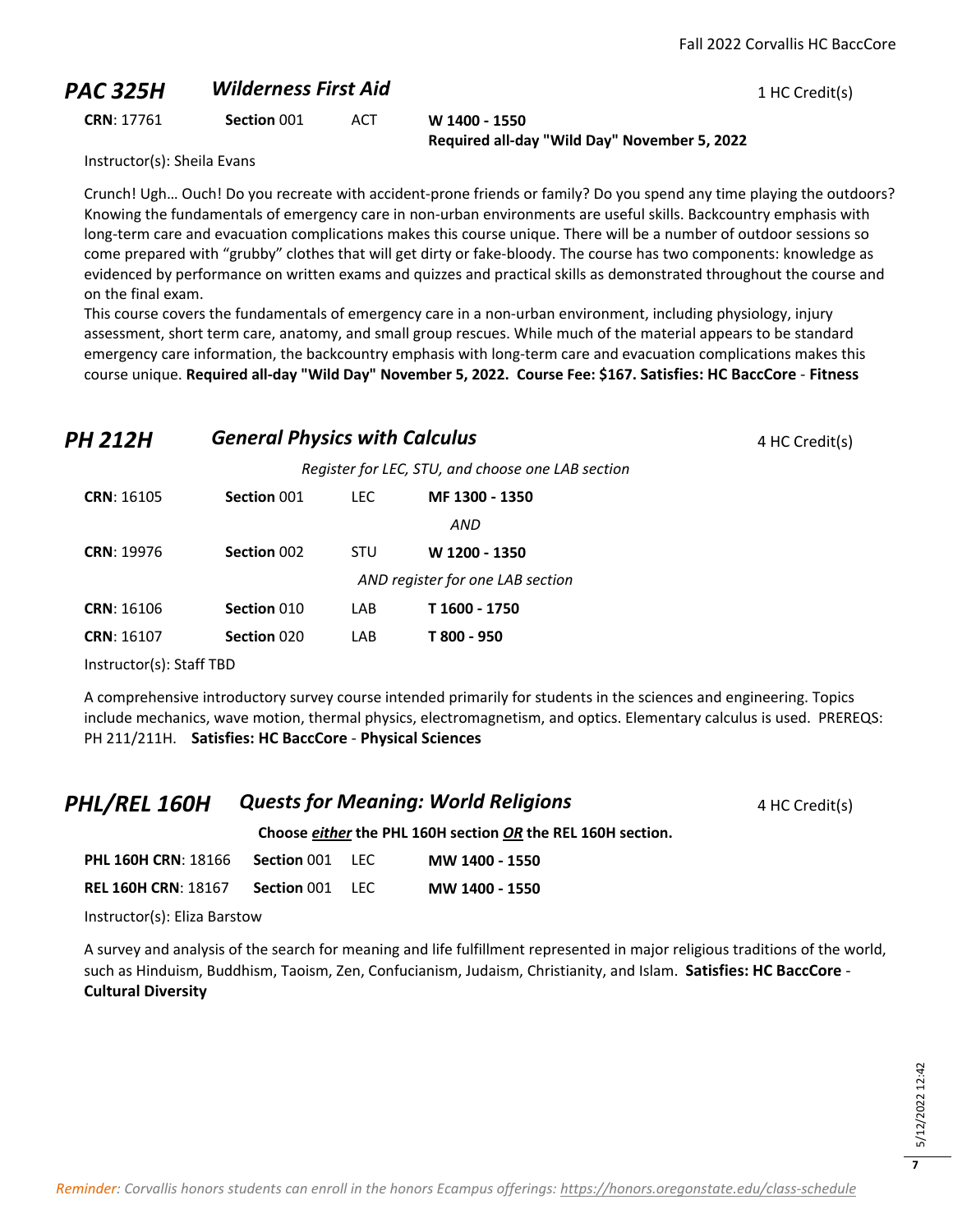#### **PHL/REL 444H Biomedical Ethics 4 HC Credit(s) 4 HC Credit(s)**

**Choose** *either* **the PHL 444H section** *OR* **the REL 444H section.**

| <b>PHL 444H CRN: 13030</b> | Section 001        | -LEC.  | MW 1200 - 1350 |
|----------------------------|--------------------|--------|----------------|
| <b>REL 444H CRN: 14252</b> | <b>Section 001</b> | - LEC. | MW 1200 - 1350 |

Instructor(s): Jonathan Kaplan

In this class, we will cover ethical principles and decision-making processes to selected problems in medicine, health care, and biotechnology. Special attention given to end-of-life choices, reproductive rights and technologies, organ transplantation, research ethics, genetic engineering, and allocating scarce resources. An interdisciplinary focus that draws on social, legal, economic, and scientific issues in ethical decision in medicine. **Satisfies: HC BaccCore** - **Science, Technology, Society**

| <b>PS 110H</b>               | <b>Governing After the Zombie Apocalypse</b> | 3 HC Credit(s) |                |  |
|------------------------------|----------------------------------------------|----------------|----------------|--|
| <b>CRN: 19986</b>            | Section 001                                  | <b>LEC</b>     | TR 1400 - 1520 |  |
| Instructor(s): Rorie Solberg |                                              |                |                |  |

Constitution-writing in a post-apocalyptic world. Students write a constitution that addresses issues of difference, power, and discrimination. **Satisfies: HC BaccCore** - **Difference, Power, Discrimination**

| <b>PSY 201H</b>        | <b>General Psychology</b> |            |                | 4 HC Credit(s) |
|------------------------|---------------------------|------------|----------------|----------------|
| <b>CRN: 16820</b>      | Section 001               | <b>LEC</b> | TR 1400 - 1550 |                |
| Instructor(s): Juan Hu |                           |            |                |                |

Scientific study of behavior and experience. Neuroscience; sensation and perception; conditioning, learning and memory; thinking, problem solving, language, intelligence, and consciousness. **Satisfies: HC BaccCore** - **Social Processes & Institutions**

| <b>REL/PHL 160H</b>        | <b>Quests for Meaning: World Religions</b>                  |  |                | 4 HC Credit(s) |  |  |
|----------------------------|-------------------------------------------------------------|--|----------------|----------------|--|--|
|                            | Choose either the PHL 160H section OR the REL 160H section. |  |                |                |  |  |
| <b>PHL 160H CRN: 18166</b> | <b>Section 001 LEC</b>                                      |  | MW 1400 - 1550 |                |  |  |
|                            |                                                             |  |                |                |  |  |

**REL 160H CRN**: 18167 **Section** 001 LEC **MW 1400 - 1550**

Instructor(s): Eliza Barstow

A survey and analysis of the search for meaning and life fulfillment represented in major religious traditions of the world, such as Hinduism, Buddhism, Taoism, Zen, Confucianism, Judaism, Christianity, and Islam. **Satisfies: HC BaccCore** - **Cultural Diversity**

> 5/12/2022 12:42 5/12/2022 12:42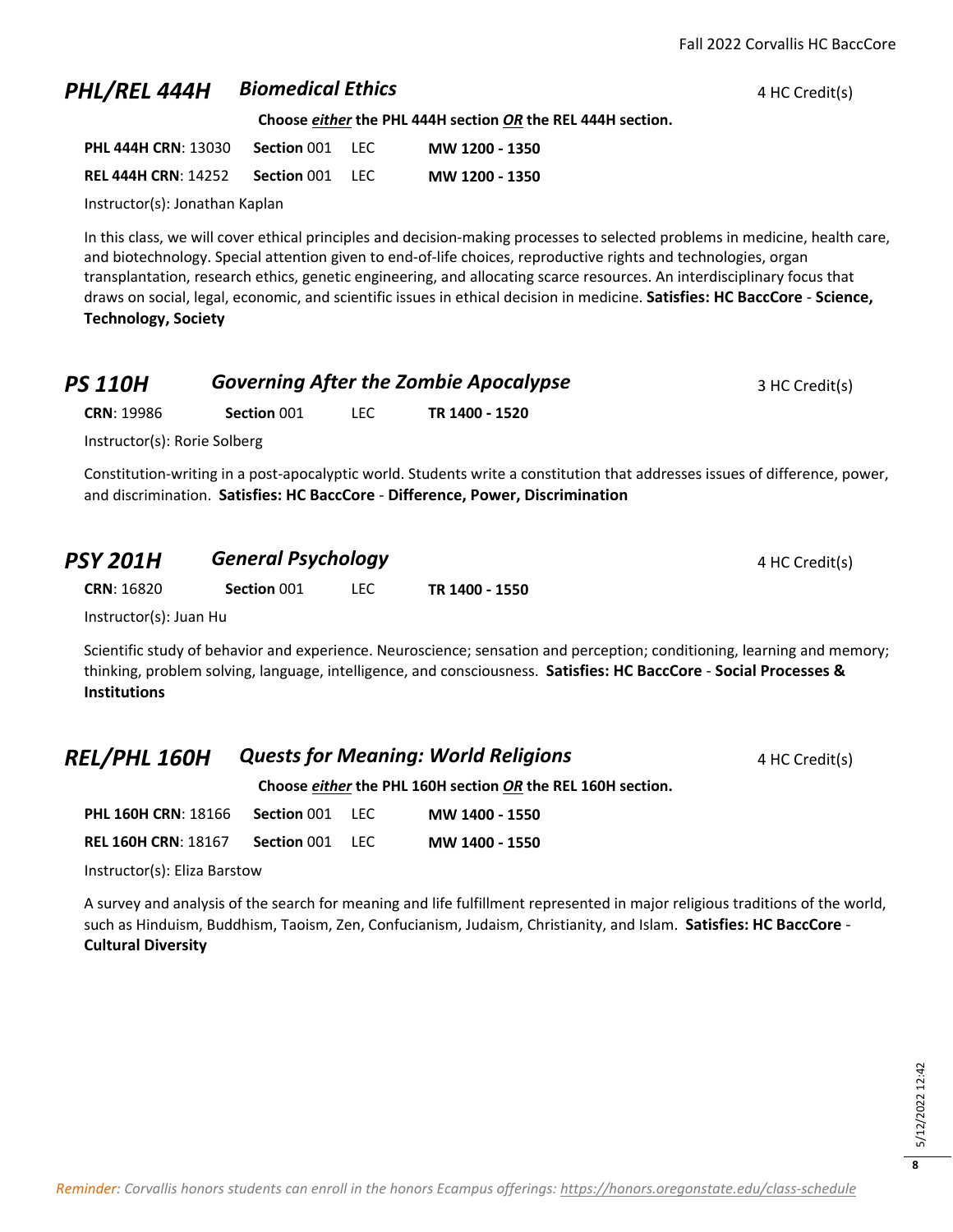#### **REL/PHL 444H Biomedical Ethics ALL 2008 1 AMEL/PHL 444H Biomedical Ethics 4 HC Credit(s)**

**Choose** *either* **the PHL 444H section** *OR* **the REL 444H section.**

| <b>PHL 444H CRN: 13030</b> | Section 001            | <b>IFC</b> | MW 1200 - 1350 |
|----------------------------|------------------------|------------|----------------|
| <b>REL 444H CRN: 14252</b> | <b>Section 001 LEC</b> |            | MW 1200 - 1350 |

Instructor(s): Jonathan Kaplan

In this class, we will cover ethical principles and decision-making processes to selected problems in medicine, health care, and biotechnology. Special attention given to end-of-life choices, reproductive rights and technologies, organ transplantation, research ethics, genetic engineering, and allocating scarce resources. An interdisciplinary focus that draws on social, legal, economic, and scientific issues in ethical decision in medicine. **Satisfies: HC BaccCore** - **Science, Technology, Society**

#### **WR 121H English Composition English Composition 14 HC Credit(s)**

|                   |             | Choose one lecture section.             |                |  |  |
|-------------------|-------------|-----------------------------------------|----------------|--|--|
|                   |             | WR 121H is not restricted by last name. |                |  |  |
| <b>CRN: 14319</b> | Section 001 | LEC.                                    | TR 1000 - 1150 |  |  |
| <b>CRN: 14735</b> | Section 002 | LEC.                                    | MW 1200 - 1350 |  |  |
| <b>CRN: 15237</b> | Section 003 | LEC.                                    | MW 1400 - 1550 |  |  |
|                   |             |                                         |                |  |  |

Instructor(s): Brandy St. John

Introduction to critical thinking, the writing process, and the forms of expository writing. Intensive writing practice, with an emphasis on revision. **WR 121H is not restricted by last name. Satisfies: HC BaccCore** - **Writing I**

#### *WR 327H Technical Writing* **3 HC Credit(s)** 3 HC Credit(s)

**CRN**: 15869 **Section** 001 LEC **MWF 1300 - 1350**

Instructor(s): Emily Elbom

Continued practice in writing with an emphasis on the rhetorical and critical thinking demands of writers in scientific and technological fields. PREREQS: WR 121/121H. RESTRICTIONS: Minimum of sophomore standing required. **Satisfies: HC BaccCore** - **Writing II**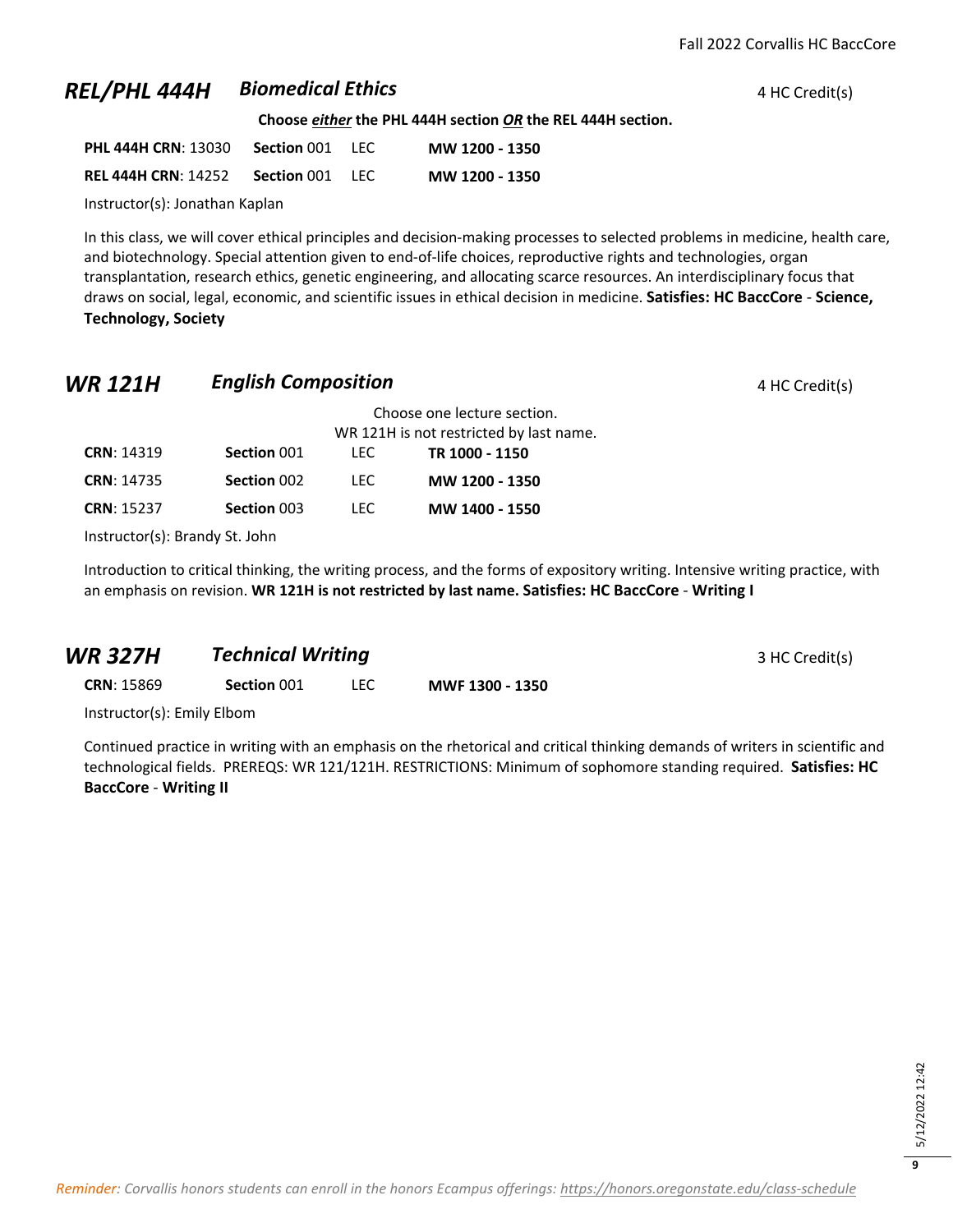### **Fall 2022 Corvallis HC Colloquia**

#### **HC 299 Farside Entomology Properties All 2 HC Credit(s)**

**CRN**: 13078 **Section** 001 SEM **W 1800 - 1950**

Instructor(s): Michael Burgett

Farside Entomology is designed to introduce you to the humanistic side of entomology by utilizing the entomological humor of Gary Larson, et alia as paradigms of human-insect interactions. Interactions between humans and insects are numerous, of variable time scales and of varying implications (for both the human and the insect), ranging from the mildly humorous to the deadly serious. The "cartoon" format provides an anthropomorphic view of insects. This can be an incredibly rich venue as an introduction to the more serious aspects of insects and their relevance to human activities. **Satisfies: HC Colloquia**

#### **HC 299** *Internationalize Your HC Experience* 1 HC Credit(s)

**CRN**: 15049 **Section** 002 SEM **R 1500 - 1550**

Instructor(s): David Kovac

The Honors College wants you to be successful—not just in the classroom, but in the world. Learn about the benefits of "internationalizing" your OSU education and your Honors College experience. This colloquium will help you explore options such as faculty-led study abroad programs, international service experiences, the International Studies Undergraduate Major, and the Global Development Studies minor. Melding these opportunities into your Honors College experience will require some thought and planning, and this course is designed to help you discover which opportunities will best supplement your HC and OSU experience as we prepare for a more globally connected future. **Satisfies: HC Colloquia**

*HC 299* **Designing Behavior Change for Sustainability** 1 HC Credit(s)

**CRN**: 19831 **Section** 004 SEM **T 1500 - 1550**

Instructor(s): Deann Garcia

To move societies toward a sustainable future, permanent behavior changes must happen at both the institutional and individual level. This course examines the leverage points that can be used to trigger desired changes in behavior, in order to design effective communication strategies to inspire action. Using design thinking, behavior-centered and persuasive design, the social sciences, and tactics for effective communication, this course examines strategies for identifying resistance and motivators to design systems and technologies that enable desired sustainable behaviors. **Graded: P/N. Satisfies: HC Colloquia**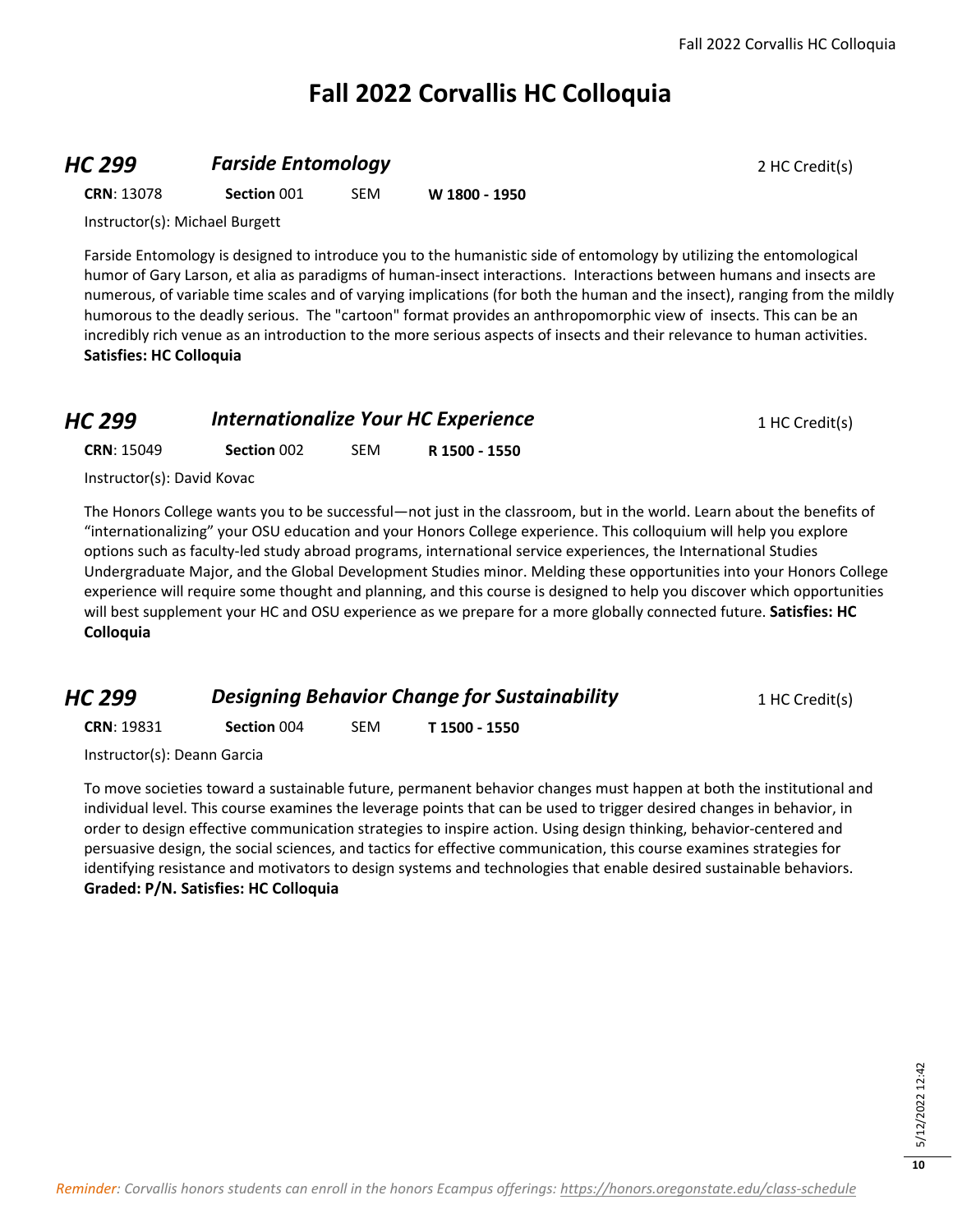#### **HC 407 Writing About Music** *COMPONER AND <b>PHC 407 Writing About Music* **<b>2 HC** Credit(s)

**CRN**: 14785 **Section** 001 SEM **MW 1200 - 1250**

Instructor(s): Eric Hill

This class will focus on how we attempt to use words to discuss something that works outside of language. Does music defy description? Is it possible to employ concrete terms for something that, for many, remains abstract and/or subjective? Is writing about music like dancing about architecture? You will be asked to examine and respond to music and texts about music. Through in-class discussions, presentations, and assignments, you will discuss what you see as the values and limitations of these texts, as well as how they compare with your own written attempts to react to music. Much of the material you will be listening to and writing about will come from pieces that you bring in (some of it will be music that I subject you to). You will be writing about music through various forms of expression (description, review, analysis), explaining not only the characteristics of the music but also how context can affect your experience (live versus recorded, instrumental versus lyrics, visual components, etc.). You are not required to play an instrument or to know music theory, but we will go over some theoretical terms that may provide you with some basic vocabulary. **Graded: P/N. Satisfies: HC Colloquia**

#### *HC 407 Toy-based technology for children with disabilities* **2 HC Credit(s)**

| <b>CRN: 14257</b><br>Section 002 | <b>SEM</b> | T 1400 - 1550 |
|----------------------------------|------------|---------------|
|----------------------------------|------------|---------------|

Instructor(s): Sam Logan

This is a 'hands-on' and 'brains-on' course where students will gain skills and knowledge through real-world experience and the reading and discussion of current scientific research related to core course topics. This experience will be driven through engagement with the Go Baby Go (GBG) program. GBG is a community-based outreach program that works with families, clinicians and industry to provide modified ride-on toy cars to children with disabilities to use for fun, function, and exploration. http://health.oregonstate.edu/gobabygo. Students will gain the necessary technical skills such as cutting PVC pipe and basic wiring. Students will work directly with families to customize ride-on car modifications to meet the individual needs of children with disabilities. The technical skills and scientific research will be open and accessible to all students, regardless of previous background or experience. **Satisfies: HC Colloquia**

#### *HC 407* **Leadership and Positive Psychology 2 HC Credit(s)**

**CRN**: 13234 **Section** 003 SEM **M 1000 - 1150**

Instructor(s): Don Johnson

This seminar focuses on the relationship between leadership and being a well balanced human being. Leadership is the creation of a solution. Doesn't it make sense that a leader who is a well balanced person and lives a life focused on personal wellness would be better prepared to lead in the creation of solutions that are affective and lasting? In this seminar we will study the work of Martin Seligman, the creator of Positive Psychology, and the designer of the PERMA Theory. We will use the PERMA Theory as the foundation for responding to "real" case studies. **Graded: P/N. Satisfies: HC Colloquia**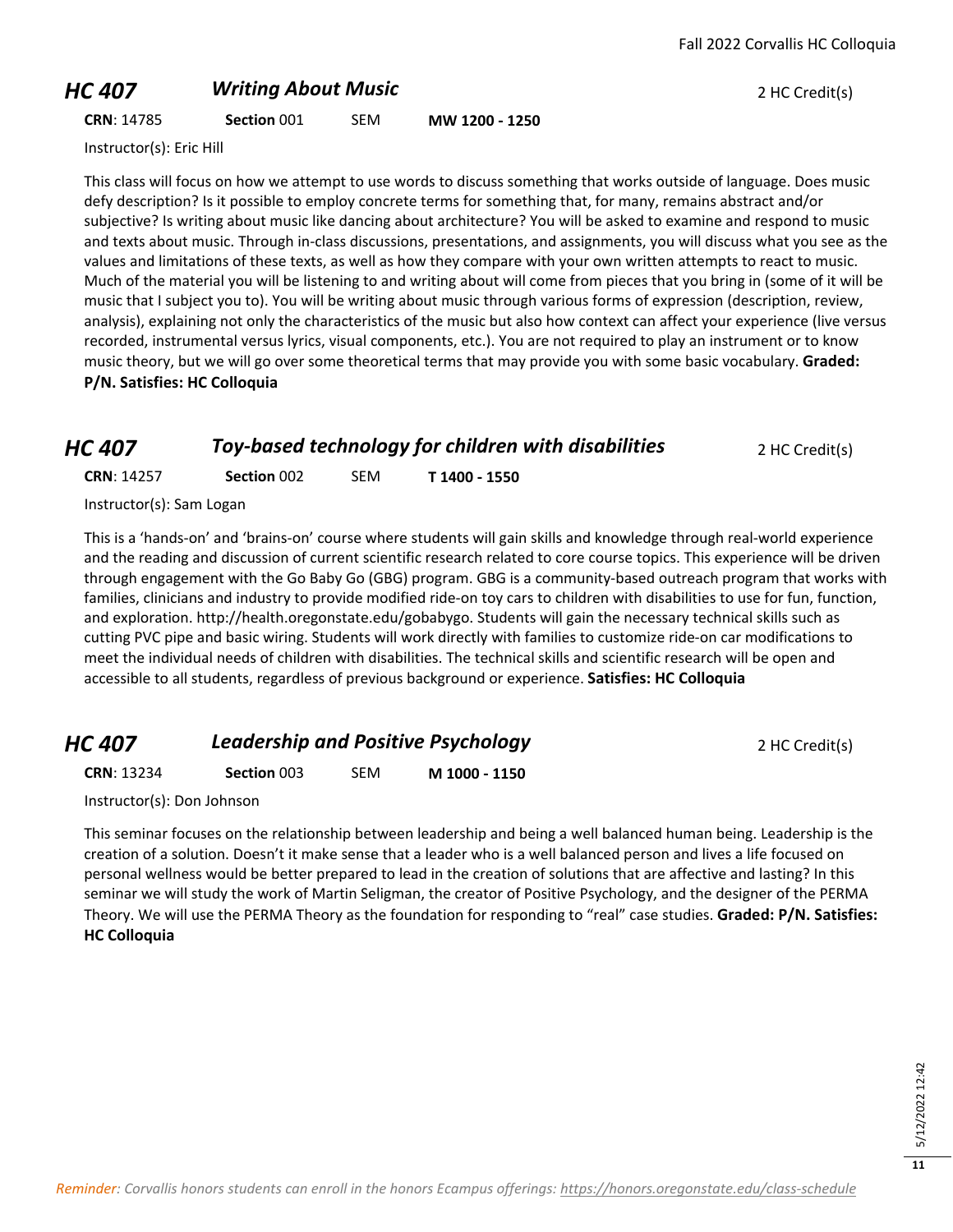#### **HC 407 Creative Practice Creative Practice** 2 HC Credit(s)

**CRN**: 19817 **Section** 004 SEM **R 1000 - 1150**

**Meets weeks 1, 2, 4, 6, 8, and 10 only**

Instructor(s): Thomas Bahde

This course provides an opportunity for students to devote time during the busy academic term to intentional engagement with their own creative projects and processes. Participants will work largely in their own time on any of their own creative work, broadly defined, and may use the course to continue work in progress, begin new projects, or explore their creativity without producing specific finished products. Alternating in-person meetings and Canvas check-ins provide an unobtrusive framework to discuss practices and theories of human creativity in the context of participants' own work, with an emphasis on building an understanding of mindful creativity as a beneficial lifelong practice. This is a hybrid course, meaning that we will be meeting in person and completing Canvas check-ins on alternating weeks. Our inperson meetings will take place in Weeks 1, 2, 4, 6, 8, 10, with Canvas check-ins in Weeks 3, 5, 7, 9. **Graded: P/N. Satisfies: HC Colloquia**

| HC 407            | <b>Creative Writing in Nature</b> |            |                                                      | 2 HC Credit(s) |
|-------------------|-----------------------------------|------------|------------------------------------------------------|----------------|
| <b>CRN: 19818</b> | <b>Section</b> 005                | <b>SEM</b> | T 1100 - 1150                                        |                |
|                   |                                   |            | 2 required all-day field trips: 10/15/22 & 10/29/22. |                |

Instructor(s): Jeff Fearnside

Class participants explore nature—both around them, in Oregon's beautiful natural environment, and within them, through thoughts, associations, and memories—as a catalyst for writing original works of fiction, poetry, and creative nonfiction. Short readings in all three genres provide context for writing exercises based on specific prompts, a nature journal, and two longer creative projects. Special emphasis is on experiential opportunities found in various field trips both locally and further away, including student-led interactions with resident naturalists and other expert guides. **Two required all-day field trips, 10/15/22 & 10/29/22. Course Fee: \$32. Graded: P/N. Satisfies: HC Colloquia**

*HC 407* **The Science of Art/The Art of Science** 1 HC Credit(s) **CRN**: 13235 **Section** 006 SEM **R 1000 - 1050**

Instructor(s): Randall Milstein

What do ballerinas and spiral galaxies have in common? Why is photography one of the pivotal inventions of human history? Is the Golden Ratio really a mathematical expression of beauty? This colloquium challenges the mindset that science and art are opposing endeavors, and instead suggests neither would be as powerful without the other since both require great imagination and creativity to be productive and move humankind forward. **Graded: P/N. Satisfies: HC Colloquia**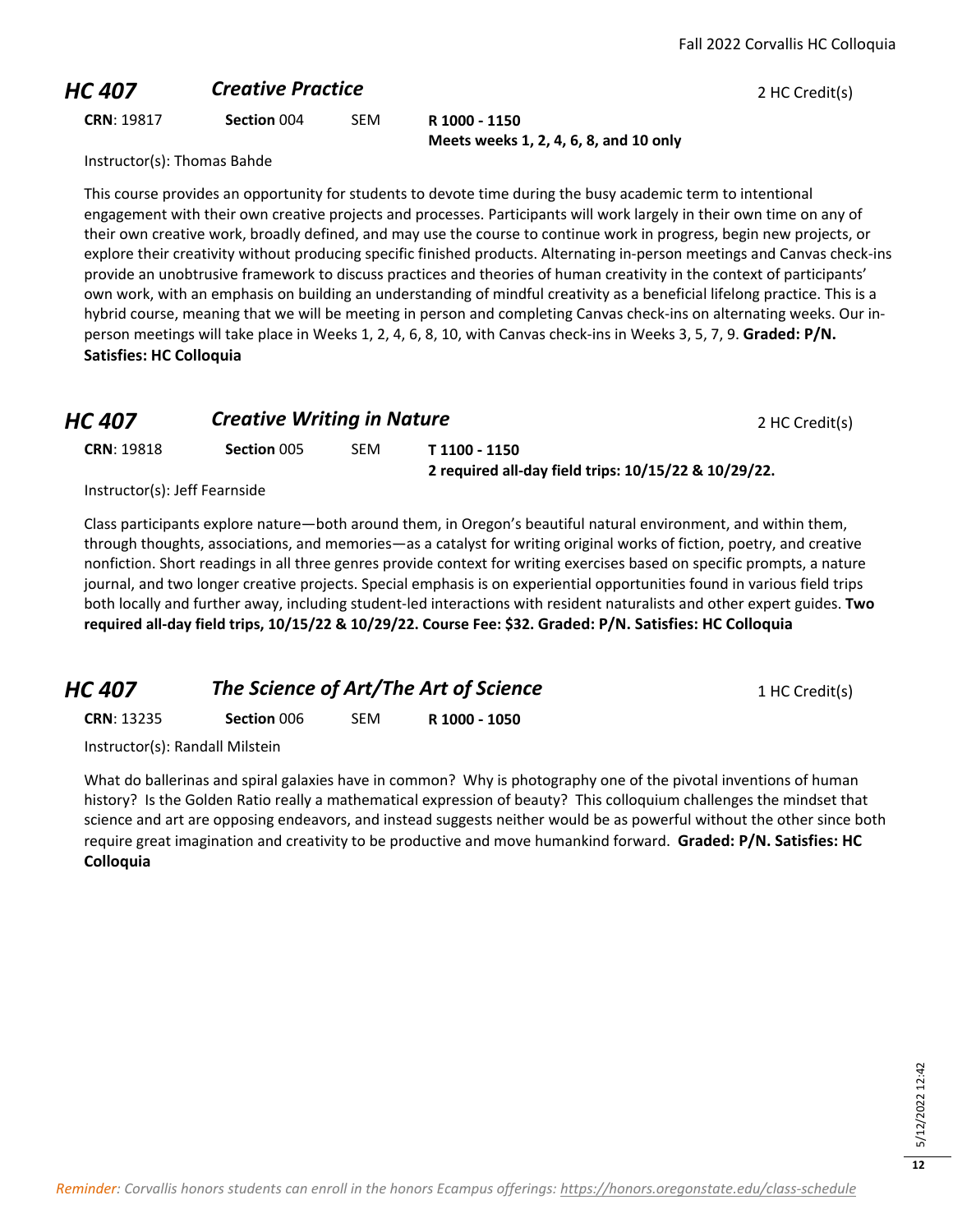#### **HC 407 American Identity in the World Property 2 AC Credit(s)**

#### **CRN**: 14250 **Section** 007 SEM **MW 900 - 950**

Instructor(s): Eliza Barstow

This class invites you to read about and discuss some the key issues that have contributed to ideas about American identity in the world. As we engage with the class readings, we will constantly ask questions such as:

- How have people used the term "American" at different points in United States history? Who has been included or excluded from this category at different points in U.S. history?
- How have American ideas of the "good" or "correct" life influenced U.S. relations with people in other parts of the globe?
- What are some of the ways in which Americans have consciously attempted to offer a vision of "American identity" to people in other parts of the globe?
- How have economic endeavors (and challenges) served to shape American identity both at home and throughout the globe?
- How has various forms of art—film, literature, music—etc. served to create a sense of American identity?

**Graded: P/N. Satisfies: HC Colloquia**

#### *HC 407 Crises, Catastrophes, and Cataclysms: It's all fun and games until your planet blows up.* 1 HC Credit(s)

**CRN**: 13236 **Section** 008 SEM **R 1300 - 1350**

Instructor(s): Randall Milstein

Often Earth has a bad day: discussions of asteroid impacts, extreme volcanism, solar storms, climate change, and mass extinctions – events and outcomes that have, and will, alter life on Earth. **Graded: P/N. Satisfies: HC Colloquia**

| <b>HC 407</b>     | Learn to Love Your Lying Eyes (and Brain) |            |               | 2 HC Credit(s) |
|-------------------|-------------------------------------------|------------|---------------|----------------|
| <b>CRN: 19819</b> | Section 009                               | <b>SEM</b> | W 1400 - 1550 |                |

Instructor(s): Kenton Hokanson

We humans can pick a single voice out of a noisy room, instantly recognize a childhood friend, and esaliy raed mespesilld wrods. Our brains are amazing! Why, then, was the world briefly paralyzed in 2015, when we couldn't even agree whether "The Dress" was white and gold or blue and black? The answer is that our brains are messy, complicated machines, remarkably good at many things, but easily fooled by others. In this class, we will explore sensory illusions that reveal the limits of our brains, then discuss research in neuroscience and psychology that helps explain our experiences. We will practice analyzing and creating scientific writing, and presenting it to peers. Finally, we will reflect on how our knowledge of our brains' imperfections can inform our approach to the debates and challenges of society today. This course will be a fun and active introduction to our human brains. It assumes no previous neuroscience or biology coursework. **Graded: P/N. Satisfies: HC Colloquia**

#### **HC 407 Bulletproofing Your Research** 1 HC Credit(s)

**CRN**: 17760 **Section** 010 SEM **F 900 - 950**

Instructor(s): Jason McCarley

We will review evidence that the replicability of scientific findings is often disappointingly low, and will discuss Open Science practices that you can adopt to improve the trustworthiness and impact of you own thesis research. Emphasis will be on the behavioral and social sciences. **Graded: P/N. Satisfies: HC Colloquia**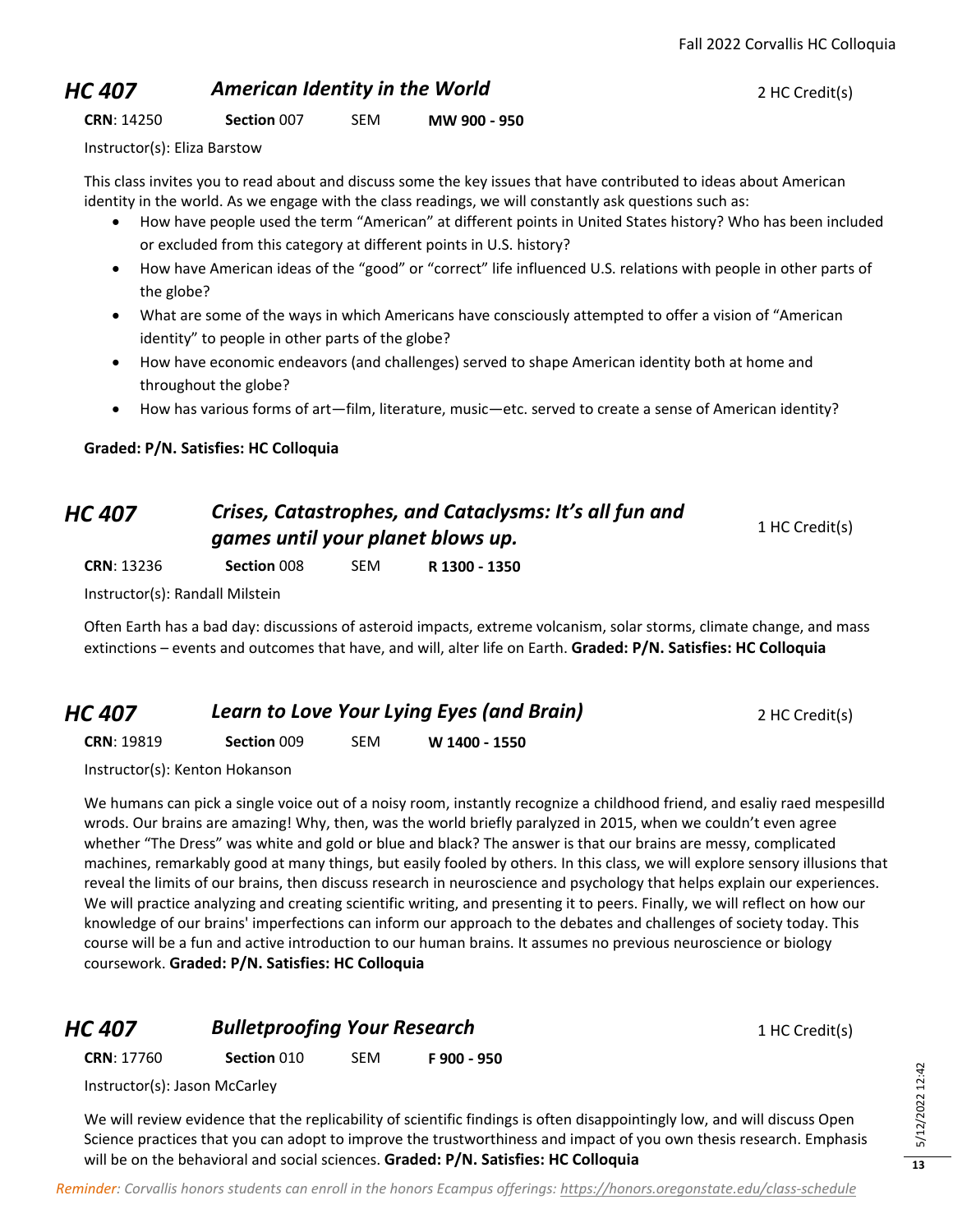#### *HC 407 How to be Less Wrong: A Study in Common Misconceptions*

**CRN**: 17762 **Section** 011 SEM **T 1400 - 1550**

Instructor(s): Andy Olstad

Some of us lived in the universe this comic describes: https://xkcd.com/843/

Do you wish you lived in this universe too? Help make the world a little better by checking your own misconceptions! Each week we will choose a different area of knowledge (cooking, literature, science, religion, history, and more) and investigate common misconceptions. We will draw from several sources, including the Wikipedia list but also from sources like Lies My Teacher Told Me or even The Structure of Scientific Revolutions. Students will have the opportunity to make predictions, do their own myth-busting, and survey friends to find out how common a mistaken belief is.  Students should come to this class ready to joyfully delve into something we thought we knew- and be willing to learn that what we know ain't so! **Graded: P/N. Satisfies: HC Colloquia**

### *HC 407 God, Pain, and the Problem of Evil: an Introduction to CS Lewis* <sup>2</sup> HC Credit(s)

**CRN**: 18161 **Section** 012 SEM **M 1600 - 1750**

Instructor(s): Gary Ferngren

C. S. Lewis (1898-1963), Oxford don, novelist, and literary critic, was one of the most gifted and popular theological writers of his generation. Lewis dealt in his philosophical and imaginative works with some of the most basic and perennial moral and religious questions. The format will consist of discussion based on selected readings from four wellknown books of C. S. Lewis. I will encourage the expression of a variety of points of view and help students both to analyze Lewis's ideas and to express their own opinions in a rational and informed manner. Lewis is provocative and his writings lend themselves to discussion and debate. A writing component is included in the form of a short paper of five or six pages based on the assigned reading for the course. The topic: 'How does C. S. Lewis develop and illustrate in his fictional works the themes that he discusses in his philosophical works?' It will be graded on both content and style. Verbal communication skills will be cultivated by the discussion format. **Graded: P/N. Satisfies: HC Colloquia**

#### *HC 407 Punk 101: An exploration of punk rock through fanzine*  **and do-it-yourself culture** 2 **1** 2 HC Credit(s)

**CRN**: 19820 **Section** 013 SEM **T 1200 - 1350**

Instructor(s): Sam Logan

Punk rock! Fanzines! This is an "ears-on" and "hands-on" course that will explore punk rock through its do-it-yourself (DIY) culture, including fanzines. Each week, students will listen to a customized playlist of different punk bands and read a related fanzine. In class, we will listen to selected tracks and discuss the fanzine. Additional course material will include documentaries, podcasts, and guest speakers. In the lab, students will (1) build a DIY electronic circuit synthesizer/noisemaker (kit provided) and create their own original sound file; and (2) create their own fanzine about any topic of their choice. Fanzines are DIY, low-cost, non-commercial pamphlets created by enthusiasts of a particular topic to share their interests with others. Fanzines have historical roots in science fiction, punk rock, and activism of under-represented groups and may include text or images in any form, such as illustrations, graphic design, or any other element the creator deems fit. Students will have access to a 3D printer to enhance their fanzine, if interested. There is only one rule, there are no rules! Selection of punk bands, fanzines, and related course content will be centered on under-represented groups through a diversity, equity, and inclusion lens. Absolutely NO previous experience of any kind required! Punk, fanzines, and DIY culture is meant to be accessible to ALL. This course is about doing and creating something. This course WILL NOT be taught by an expert in any of these topics. We will co-create our course experience and learn from each other. Turn your stereo volume up to 11! **Graded: P/N. Satisfies: HC Colloquia**

2 HC Credit(s)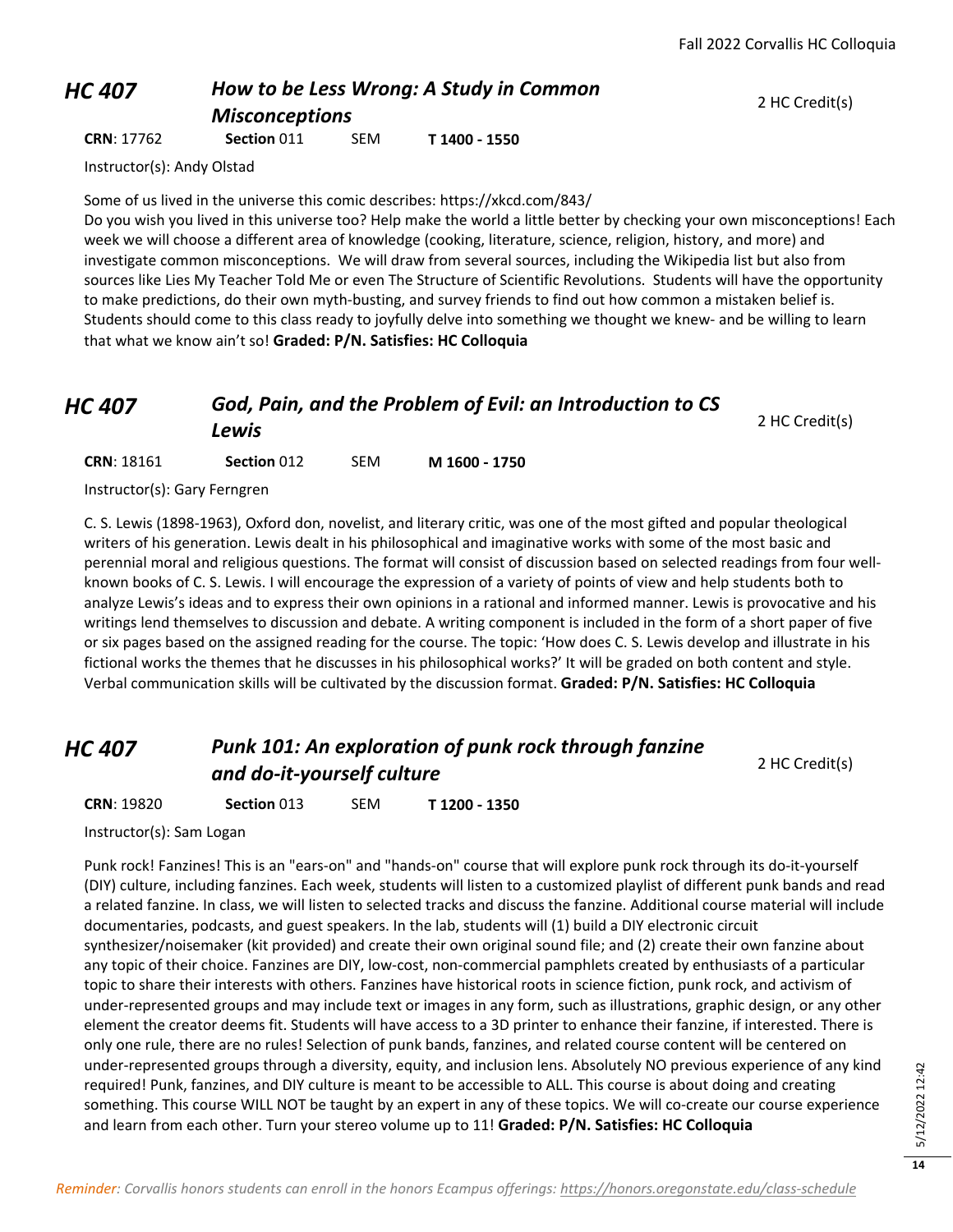#### *HC 407* **In The Beginning: When Science Meets Religion** 2 HC Credit(s)

**CRN**: 19821 **Section** 014 SEM **T 1200 - 1350**

Instructor(s): Luke Painter

Explore conflicts between science and religious beliefs, with the goal of understanding why conflicts arise and how, if possible, they might be resolved. Disagreements about the origins of life and the universe have been important in history, and continue to influence education and politics in the modern world. Does science rule out a creator god? Is evolution necessarily anti-religion? What is the role of evidence, and why do people believe what they believe? **Graded: P/N. Satisfies: HC Colloquia**

#### *HC 407 Going Viral: Memes, and Social Media in the Age of (Mis)Information* 2 HC Credit(s)

**CRN**: 17763 **Section** 015 SEM **F 1200 - 1350**

Instructor(s): Kristy Kelly

What's the most hilarious meme you've seen recently, and could you describe it to your mom? Like the inside jokes of the internet, memes spread based on shared cultural knowledge: to get it, you kind of have to be there. From memes like "Distracted Boyfriend" or "Is this a Pigeon?" to the meme-ification of white nationalism, this colloquium explores what makes memes so compelling and how they impact culture. We'll look at viral trends that invade the collective consciousness, examining their relationship to comedy, political critique, systems of power, and the shape of democracy itself. We'll consider how social media platforms encourage information to spread—and how they privilege some ideas and identities over others. Investigating such topics as algorithmic bias, meme theory, and deepfakes, this colloquium turns a critical eye toward our consumption of information. Students will trace the history of significant memes, analyze internet subcultures, and create plenty of their own memes along the way. **Graded: P/N. Satisfies: HC Colloquia**

#### *HC 407* **The Truth Is Out There: The Rise of Conspiracy Theories** 2 HC Credit(s)

**CRN**: 17764 **Section** 016 SEM **T 1400 - 1550**

Instructor(s): Rob Drummond

According to a recent study cited in the Washington Post, more than 50% of Americans believe in at least one conspiracy theory. Why this is true, and how it currently shapes much of our cultural and political landscape, will be our focus in this course. We will pose ourselves not as conspiracy theorists but as conspiracy analysts (to paraphrase Gore Vidal), investigating humankind's fascination with sinister plots and paranoid fantasies past and present. As we seek patterns across conspiracies, we'll consider the almost-true and the wildly outrageous alike, and ask ourselves when conspiracy theories stop being fun and start feeling dangerous. Our term-long goal will be to make connections, define common traits, and explore what makes conditions ripe for conspiracy theorists to run rampant. Students will complete two projects during the term: Teach A Conspiracy, and Make A Conspiracy. **Graded: P/N. Satisfies: HC Colloquia**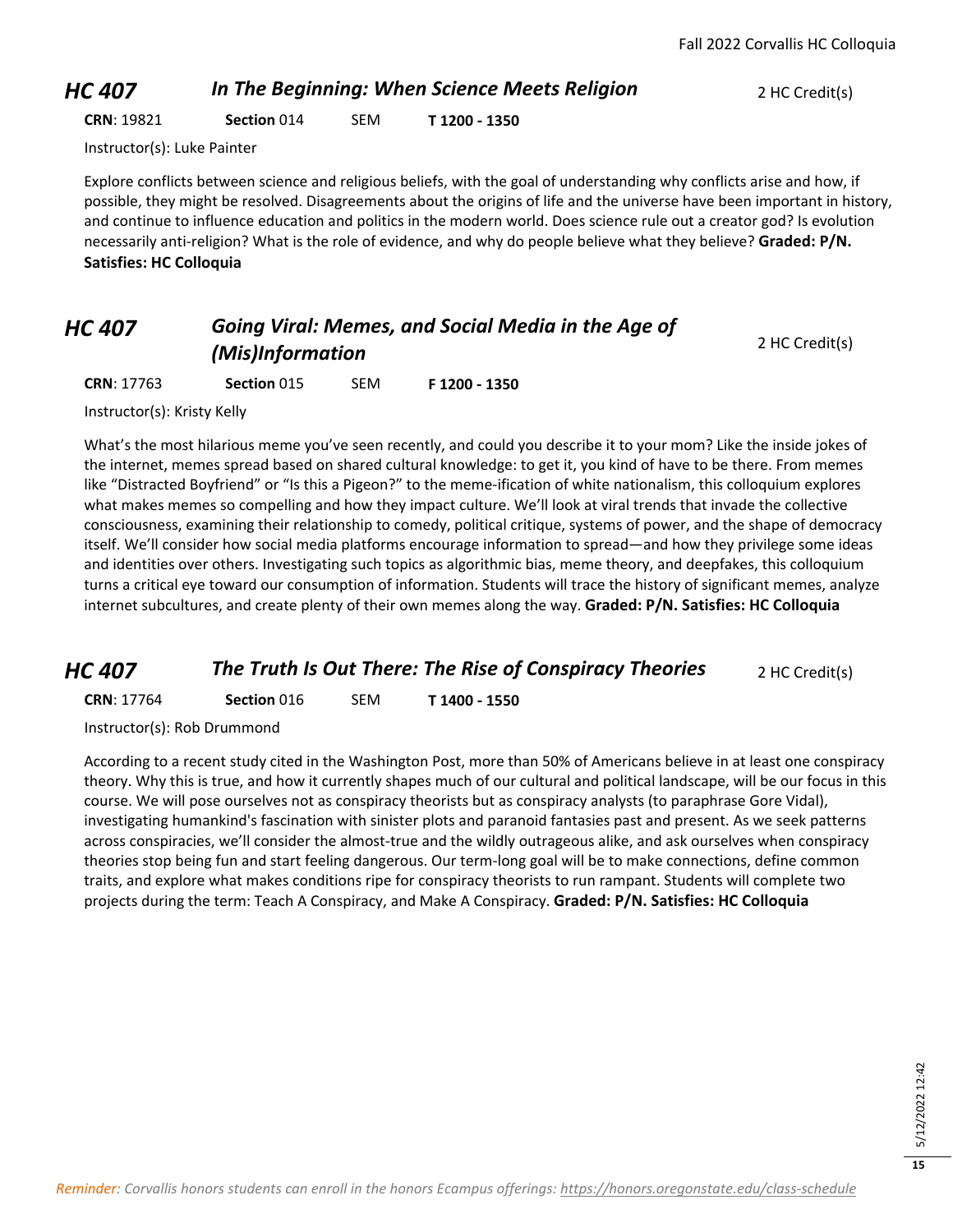#### *HC 407* **Earning Your Wings: Private Pilot Ground School** 2 HC Credit(s)

|                   |             |            | Choose one section |
|-------------------|-------------|------------|--------------------|
| <b>CRN: 19822</b> | Section 017 | <b>SFM</b> | W 1400 - 1550      |
| <b>CRN: 19823</b> | Section 020 | <b>SFM</b> | R 1400 - 1550      |

Instructor(s): Vincent Remcho

Learning to fly is something that many of us dream of yet few of us capitalize on. As of the end of 2017, there were an estimated 609,000 active, certificated pilots in the US: of the US population of 327 million people, fewer than 0.2% are pilots! Regardless of whether your drive to learn more about aviation and/or become a pilot is purely for enjoyment, for personal travel, or to lead to a career, the process starts in the same way for all of us: with ground school. This course will equip you to take and pass the FAA's Private Pilot Written Exam, indicating that you have completed ground school. Your next step will be to start flight training, which you can do locally with the Oregon State Flying Club if you choose. Class will meet once per week for two hours, and you will have 1-2 hours of additional online work to do on your own schedule, consisting of some reading, practice problems, and video tutorials. Class time will be invested in presentation of key aviation, navigation, and communication topics with discussion. In week 8 you will take a practice FAA written exam to demonstrate your preparedness to register to take the actual test in an FAA testing center locally. (Taking the FAA written is not required to pass the class.) **Graded: P/N. Satisfies: HC Colloquia**

#### *HC 407* **Visual Culture and the Meaning behind images** 1 HC Credit(s)

**CRN**: 17758 **Section** 018 SEM **W 1600 - 1650**

Instructor(s): Daniele Di Lodovico

We live in a culture dominated by images and while we are always able to see them, often time we miss the chance to really understand how these images work and why they have the power to significantly modify our behavior and affect our lives. This course explores the dynamic behind the significance of images and how they create the meaning that influence and shape our perspective on society and life. Course activity will entail active interpretation of images and student lead discussions. All students, will become independent critical thinkers and they will build the ability to analyze images in original and analytical way, based and contextual and visual evidence. **Graded: P/N. Satisfies: HC Colloquia**

#### *HC 407* **The Science of Science Fiction 1 HC Credit(s) 1 HC Credit(s)**

**CRN**: 14408 **Section** 019 SEM **T 1000 - 1050**

Instructor(s): Randall Milstein

The good, the bad, the inventive, and the absolutely awful examples of "science" portrayed in science fiction films, television shows, comic books, and literature. Aliens, lightsabers, space battles, gravity drives, warp speed, laser beams, star gates, and worm holes; what's real, what's a possibility, what's speculation, and what is impossible. There is a codependency between science and science fiction; many scientists and engineers acknowledge science fiction helped spark their imaginations of what might be possible. And science fiction authors are inspired by future science possibilities, but how do novel scientific ideas get into SciFi authors' heads in the first place? Discussion and viewing of some of our favorite and least favorite science fiction, so we know what to look for while enjoying modern society's best loved metaphors and mythologies. **Graded: P/N. Satisfies: HC Colloquia**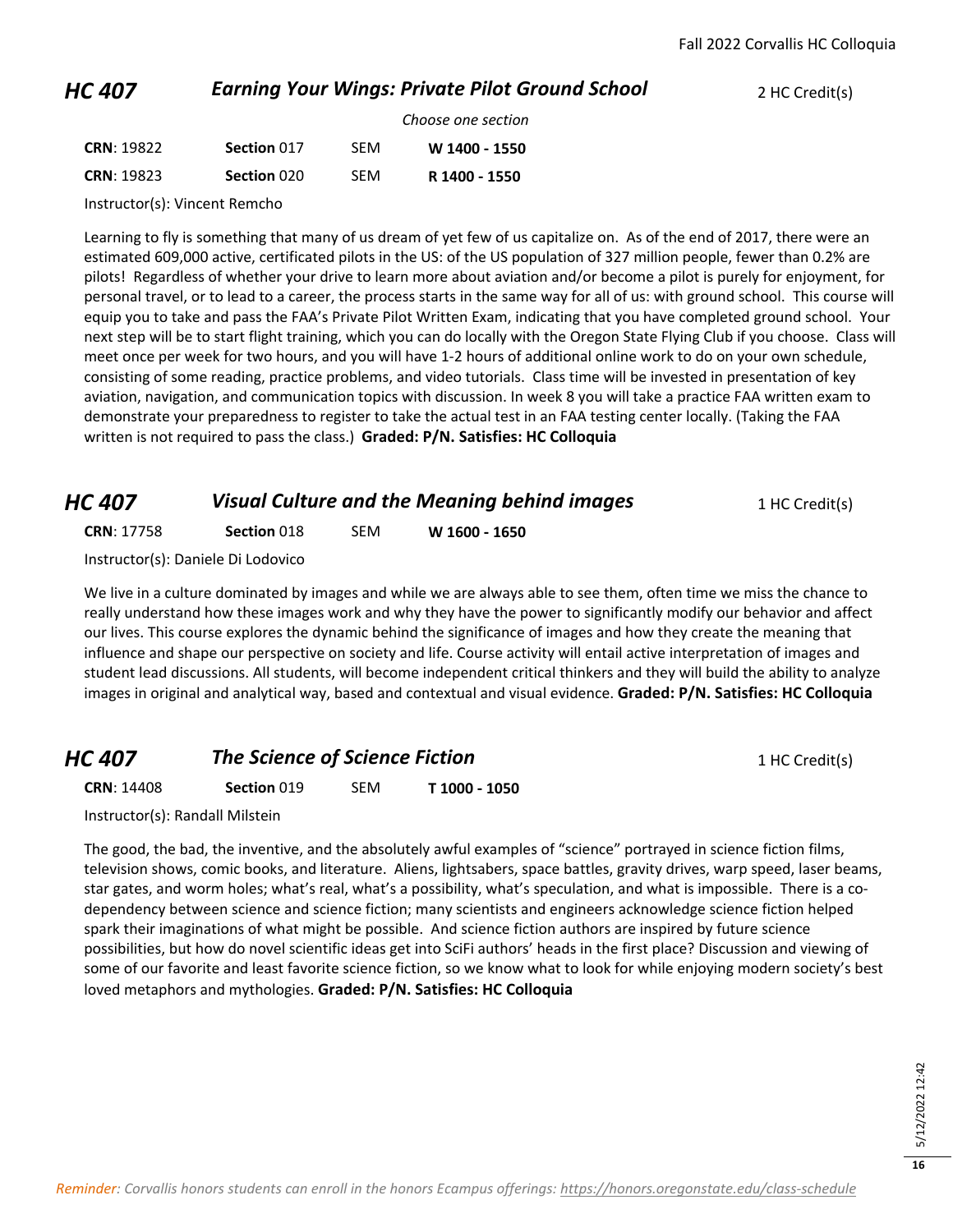#### **HC 407 Vampires, Race, and Gender 1988 <b>2** AC Credit(s)

**CRN**: 15236 **Section** 021 SEM **F 1000 - 1150**

Instructor(s): Jonathan Kaplan

Monsters have been key figures in both oral and written accounts since ancient times. The popularity of vampire stories reached a new level with the nineteenth-century Bram Stoker novel, Dracula. A multitude of stories and films have kept the legend, if not the man, more alive than ever in the over hundred years since the book's publication. In this course, we will explore the reasons for modern society's fascination with the vampire myth, and some of the uses that authors have made of the vampire figure in fiction. We will focus especially on the ways in which vampire stories interact with issues of race, ethnicity, gender, and sexuality, using methodologies from cultural history, gender studies, philosophy, anthropology, and film studies. **Satisfies: HC Colloquia**

#### *HC 407 The Nature of Design and the Design of Nature—an*  **outdoor design and biomimicry adventure** 1 HC Credit(s) **CRN**: 19825 **Section** 023 SEM **R 1400 - 1450 Required all-day field trip, 10/8/22 (1000-1650).**

Instructor(s): Shanna Ruyle

Spend time in nature to discover how nature can help solve your design challenges and how you can find inspiration in what it has to offer. At William L. Finley National Wildlife Refuge south of Corvallis, spend the day learning how to collaborate with nature through the Biomimicry design process. Gain skills in how to find opportunities for your toughest (or most interesting) design challenges. After learning in and with nature, complete the course with a design concept based on what you learned or a challenge you seek to solve. **Meets weeks 2, 4, 6, 8, and 10 only. Required all-day field trip Saturday 10/8 (10 am - 5 pm). Course Fee: \$5. Graded: P/N. Satisfies: HC Colloquia**

**Meets in weeks 2, 4, 6, 8, and 10 only.** 

| HC 407 | <b>Illegitimate Music: Improvisation and Original</b> |                |
|--------|-------------------------------------------------------|----------------|
|        | <i><b>Instrumentation</b></i>                         | 2 HC Credit(s) |
|        | .                                                     |                |

**CRN**: 17766 **Section** 024 SEM **W 1000 - 1150**

Instructor(s): John Campbell

In this course, we'll explore the creative and expressive possibilities offered by "illegitimate music": music produced without regard to genre or formal conventions, often improvised and performed in nonprofessional settings. We'll study examples of such music, and we'll perform original music on self-made instruments in group contexts. Here "illegitimate" does not have a negative connotation; it simply denotes musical expression not sanctioned by the music academy or the entertainment industry. Thus this is a course for the "untrained" (although formally trained musicians are certainly welcome to participate): it is not a course in academic music theory or composition. This course does not regard music as a product, but rather emphasizes music as process and permission for free and authentic expression. Anyone who desires to create original music can participate. **Graded: P/N. Satisfies: HC Colloquia**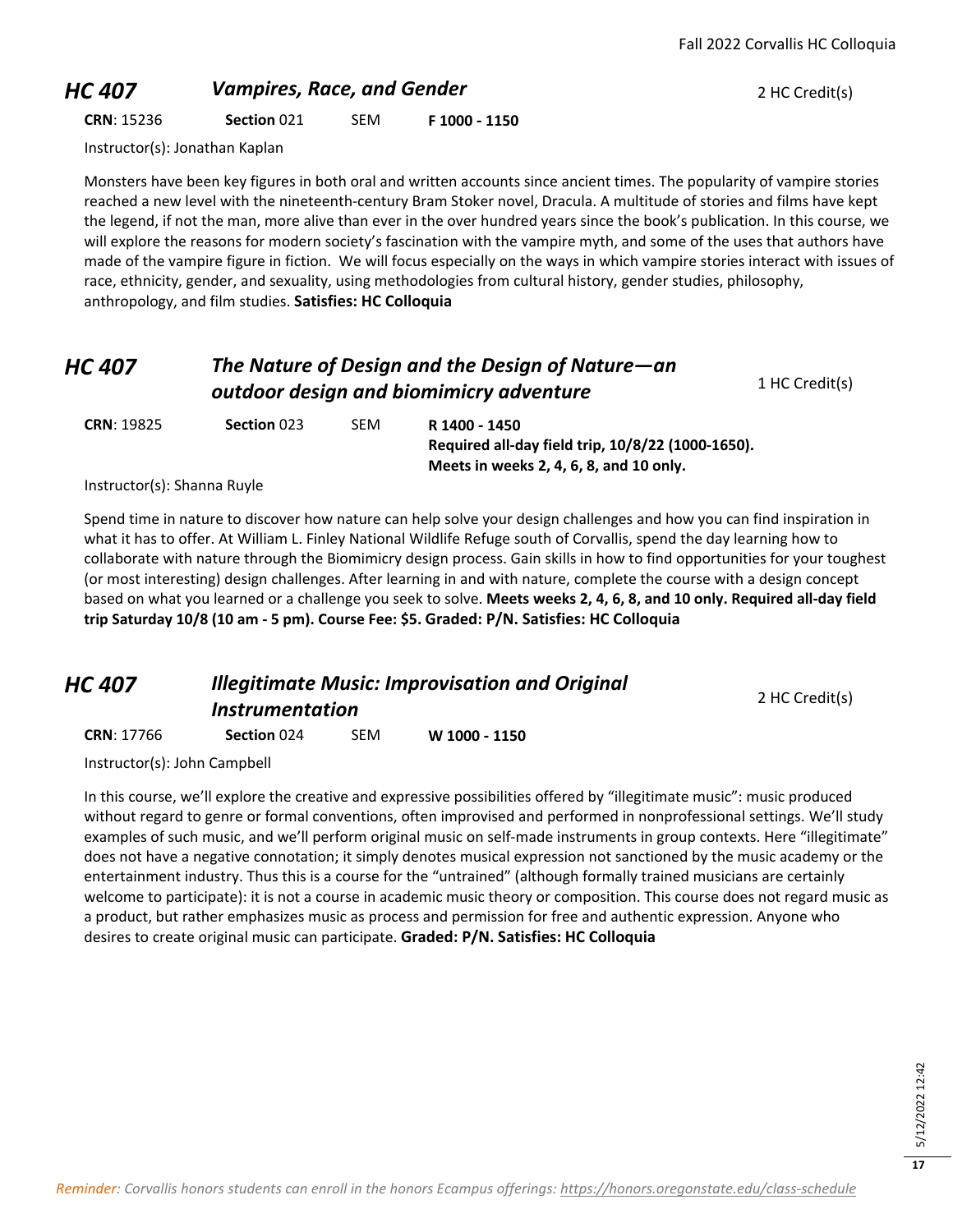#### **HC 407 Science, Ethics and Star Trek** 1 HC Credit(s)

**CRN**: 15868 **Section** 025 SEM **R 1500 - 1550**

Instructor(s): Diana Rohlman

"What you're doing isn't self-defense. It's the exploitation of another species for your own benefit. My people decided a long time ago that that was unacceptable, even in the name of scientific progress." --Captain Kathryn Janeway, Starfleet. To this day, while we have the ability to clone animals (and therefore humans), the ethical and moral ramifications have tempered many scientific advances. The fictional universe of Star Trek often explores the nexus of advanced technologies and the resultant ethical considerations. This class will use episodes from the Star Trek universe, paired with real-life case studies to delve into the seen and unforeseen consequences of science and medicine. We will go where few have gone before, using Star Trek as a lens to understand the role of ethics in biological and clinical research. Engage! **Satisfies: HC Colloquia**

#### *HC 407* **The Mystery of Consciousness 1 HC Credit(s) 1 HC Credit(s)**

| <b>CRN: 19828</b> | Section 026 | <b>SEM</b> | F 1400 - 1450 |
|-------------------|-------------|------------|---------------|
|                   |             |            |               |

Instructor(s): Albert Stetz

I would like to concentrate on one particular consciousness – yours. For this, I need you to indulge me in a little exercise. Sit down somewhere comfortable, close your eyes, and turn on all your powers of memory and imagination. Think of your earliest childhood memory. I have a clear memory of standing up in a crib; I must have been three years old. Now think about growing up; summon up special memories that have the warm glow of retrospection. Think about your hopes, dreams, fears and ambitions. Remember the most embarrassing thing that ever happened to you, and then think of that moment when you first met the person who was destined to be your beloved life's partner. Have you ever had a religious experience? Have you ever felt the approach of God? If not the approach, then perhaps the approach of the approach? Hold that thought. Now open your eyes and think about your brain. It consists of three pounds of grey meat wrinkled like an old apple. When working at peak efficiency it consumes about twelve watts of power, as much as a dim light bulb. Just meat -- thinking meat, caring meet, loving meat, and if there is any prospect of eternal life, it must somehow start here. You see – we have a problem. The philosopher David Chalmers calls this the Hard Problem and adds that there is nothing we know more intimately than conscious experience, but nothing that is harder to explain. What we would like to explain is this, how do neural-biological processes in the brain produce consciousness? This is called the Mind-Body Problem. The intellectual abyss separating the two is called the Explanatory Gap. The problem might be so difficult in fact that, as one philosopher put it, nothing worth reading has been written on it! **Satisfies: HC Colloquia**

#### *HC 407* **Exploring the History of Commerce through Board Games** 2 HC Credit(s)

**CRN**: 17756 **Section** 027 SEM **R 1600 - 1750**

Instructor(s): Dennis Adams

What can board games teach us about human interaction throughout time? Let's find out! In this class we will explore the economic and historical themes of various Euro-style board games by actually playing them in class. Expect selfdirected research, informal presentations, playful debate, and reflective writing. This class is intended to be fun and highly interactive. We'll alternately educate, learn from, impress, and oppress (as games occasionally demand) each other, all in a spirit of mutual respect and curious exploration. **Graded: P/N. Satisfies: HC Colloquia**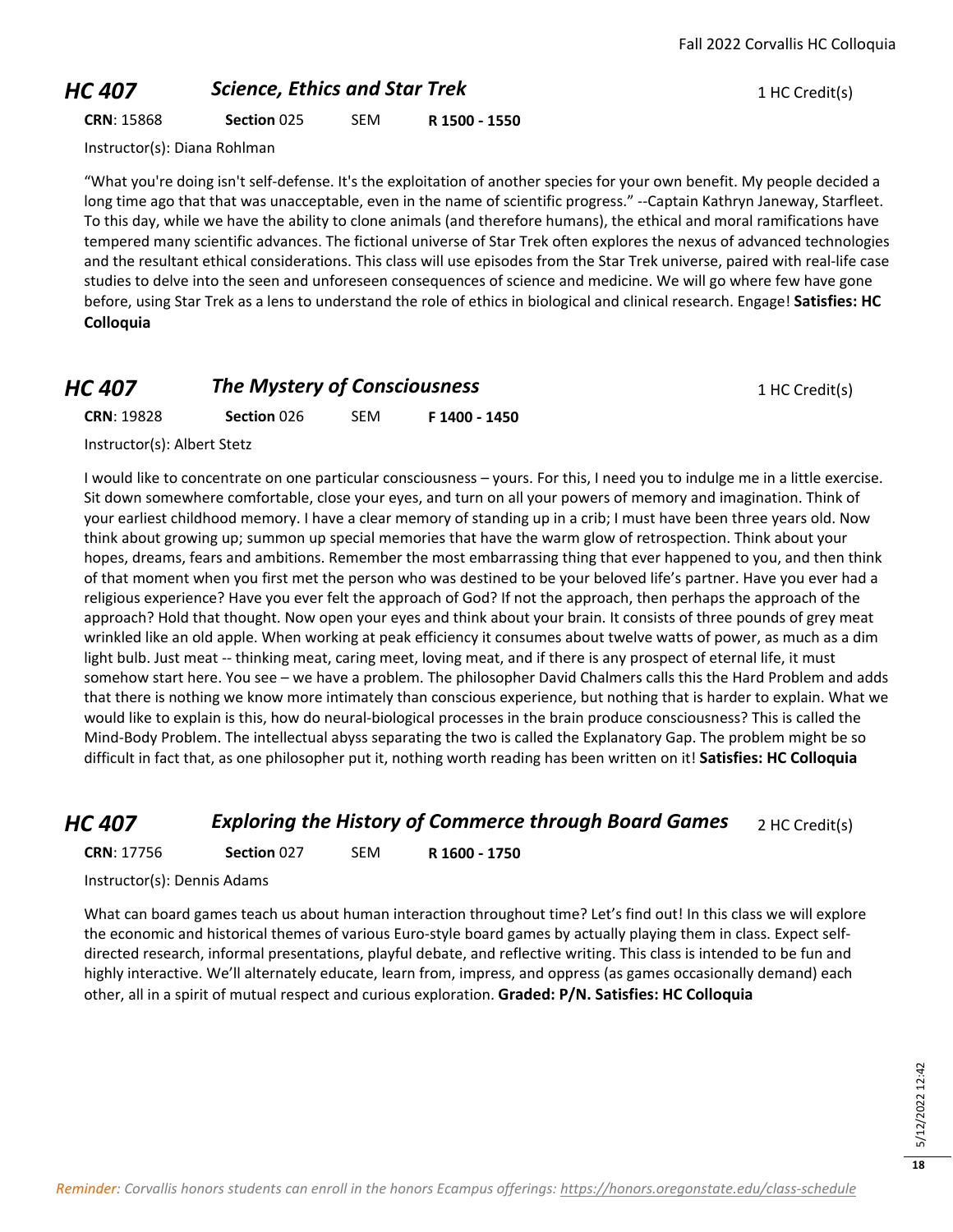#### **HC 407** *What Is Creativity?* 2 HC Credit(s)

**CRN**: 16799 **Section** 028 SEM **M 1400 - 1550**

Instructor(s): Jeremy Townley

When we think about creativity, most of us privilege art: painting, sculpture, literature, and film. If we think a little harder, we might include dance, opera, photography, symphonic music, and theater, among other highbrow art forms. Yet why do we usually confine notions of creativity to the fine arts? Don't popular art (graphic novels, Hollywood movies, pop music, public graffiti-murals), not to mention other domains (architecture, computer science, engineering, math, physics), demand similar types of creativity? Is it possible to generalize patterns of thought and/or behavior from one creative endeavor to another? We will explore these and other questions through readings and films by creative practitioners and scholars, short written reflections, small-group and class discussions, informal presentations, a short synthesis essay, and a final creative project. **Graded: P/N. Satisfies: HC Colloquia**

|             |      |                                                             | 2 HC Credit(s)                                                                                            |
|-------------|------|-------------------------------------------------------------|-----------------------------------------------------------------------------------------------------------|
| Section 029 | -SEM | F 1400 - 1550<br>Required weekend field trip 10/29 - 10/30. |                                                                                                           |
|             |      |                                                             | <b>Sensors in the Wild: Ocean</b><br>Class meets weeks 1 (9/30), 3 (10/14), 6 (11/4), and 8 (11/18) only. |

Instructor(s): Meagan Wengrove & Matt Johnston

The colloquium will focus on designing, building, testing, and deploying a sensor for measuring ocean temperature, salinity, and ocean current velocity. Students will learn about the basics of sensor design, signal processing, and get a chance to deploy their sensors as marine drifters in the field near the OSU Hatfield Marine Science Center in Newport, OR. The course will be offered on campus in Corvallis, with trips to Hatfield where students will 1) be introduced to the facilities at Hatfield and tour the new Marine Studies Building that doubles at a tsunami evacuation structure, 2) use the new Innovation Lab in the Marine Studies Building for assembling their sensors, 3) deploy their sensors in the field and collect their own data to process. **Class meets weeks 1 (9/30), 3 (10/14), 6 (11/4), and 8 (11/18) only. Required weekend field trip 10/29-10/30. Graded: P/N. Satisfies: HC Colloquia**

| HC 407            |                    |     | "The Play's the Thing": A Survey of Theater | 1 HC Credit(s) |
|-------------------|--------------------|-----|---------------------------------------------|----------------|
| <b>CRN: 14415</b> | <b>Section 030</b> | SEM | F 1100 - 1150                               |                |

Instructor(s): Eric Hill

In this class we will be looking at everything from Aristophanes' ancient Greek comedy Lysistrata (where the women withhold sex from their husbands until they promise to cease fighting the Peloponnesian War), to Shakespeare, to Tony Kushner's Angels in America (that covers the AIDS epidemic during the Reagan years, Mormonism, McCarthyism, and the supernatural). Be prepared to explore live theater in a variety of ways. Whether you're a thespian, avid theater goer, or just interested in exploring live theater from a variety of perspectives, this course is for you! **Graded: P/N. Satisfies: HC Colloquia**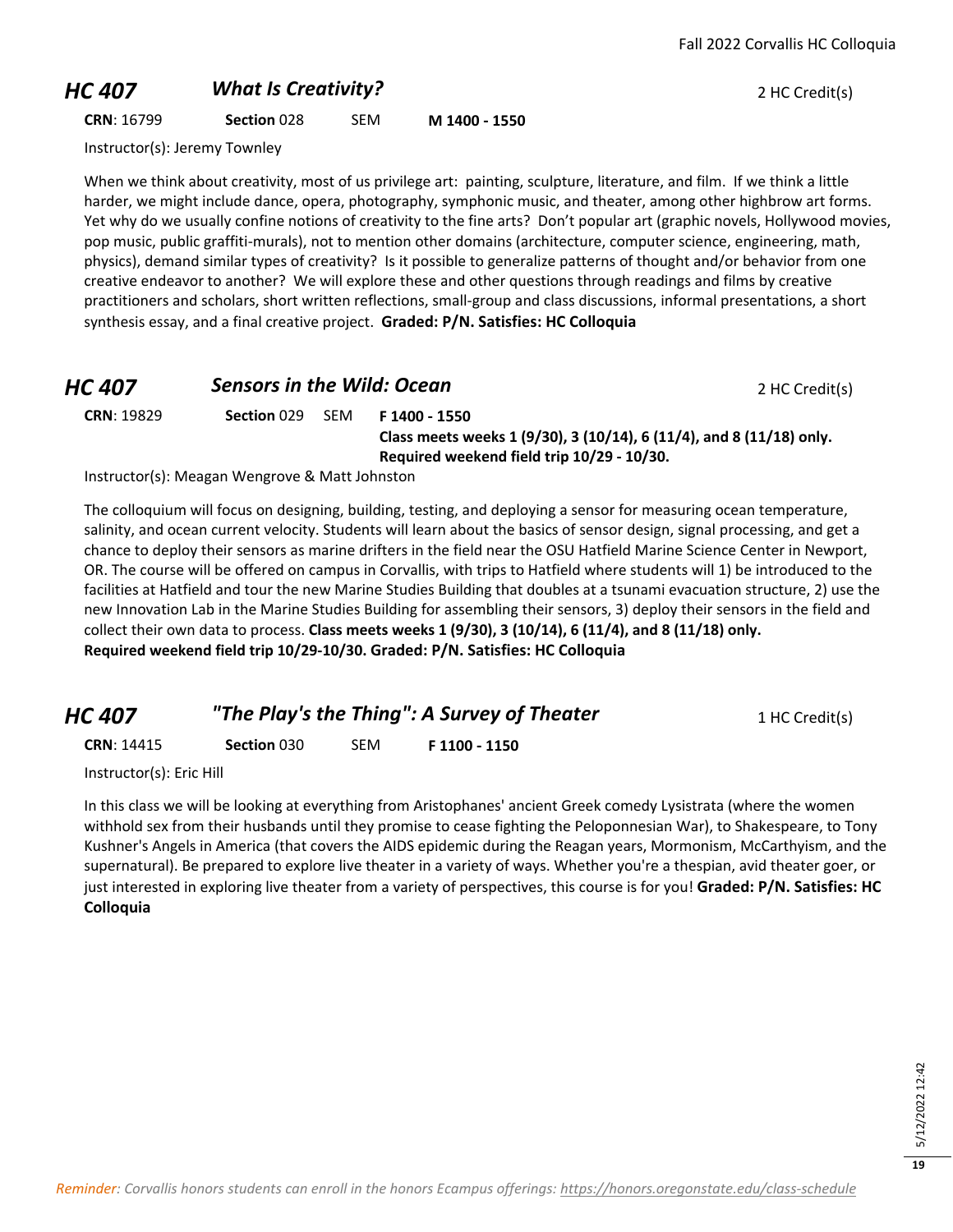#### *HC 407* **Enchanted Objects: Design, Sensors, Imagination** 2 HC Credit(s)

**CRN**: 18671 **Section** 031 SEM **M 1600 - 1750**

Instructor(s): Chet Udell

Arthur C Clarke famously wrote, "Any sufficiently advanced technology is indistinguishable from magic." How have our ideas of enchanted objects inspired new technology over time? How has advancing technology transformed our notions of magic? What are we doing today that would be considered magical a few decades ago? What do we consider magical now that may be possible in mere decades? You will explore these ideas through experiential hands-on projects using plug and play wireless sensors to build your very own enchanted objects that interact with the seemingly magical digital world around us. These projects will require your time, thought, and attention. From Harry Potter to Hunger Games, magical objects are not only ubiquitousin our popular culture, but have also fundamentally transformed the products we use and the things we can do in daily life. Shoes keep track of how far and fast we run, watches detect when their bearer has heart trouble, and you can click your heels three times (to send an emergency call to your phone) to get out of a meeting or bad date. While technologies and the words we use to describe them may evolve, our desire to acquire objects that augment our capacities to gain knowledge, communicate, protect, and create have remained largely consistent throughout recorded history and across cultural barriers. Enchanted objects that facilitate these wishes are extant in our folklore, mythologies, epic poems, religious texts and can be found in much of our earliest recorded literature. We'll supplement and inform our project experiences through reading and video excerpts you select to investigate a variety of magical objects and their real-world counterparts throughout history. It is expected that a wide diversity of disciplines will be represented in the classroom. Each student is encouraged to leverage the strengths of their unique backgrounds and experiences to shape skills and knowledge learned toward their personal interests. Some examples include: Business students might use this knowledge to identify and invest in the 'next big thing;' Literature students will be able to relate their knowledge with technical practice; Engineering and Computer Science students could push technical boundaries of the activities and gain new creative and cultural insights into their practice; Music, Art, and Communications students may gain new technical and cultural insights to augment

their creative practice. **Graded: P/N. Satisfies: HC Colloquia**

#### *HC 407 Gender, Sexual Politics, and Music: Case Studies in Musical Identity and Representation* 1 HC Credit(s)

**CRN**: 15303 **Section** 032 SEM **F 1200 - 1350**

**Meets weeks 1-5 only**

Instructor(s): Kimary Fick

This course aims to participate in the discourse on the inequity and discrimination experienced by women and members of the LBGTQ community in music. Students will examine key literature in music and gender studies that identifies theories, methodologies, and key concepts. Each weekly meeting will be devoted to applying these methods through case studies across the history of western music to today. Topics include an examination of the different cultural conditions in which women made music, the influence of women on the musical world and the surviving canon, music and identity formation, and representations of women and sexuality both on the historical stage and in contemporary popular music. Through this course students will develop a deep understanding of issues surrounding gender and music studies and form a personal viewpoint on addressing these topics as related to modern culture and society. **Meets weeks 1-5 only. Graded: P/N. Satisfies: HC Colloquia**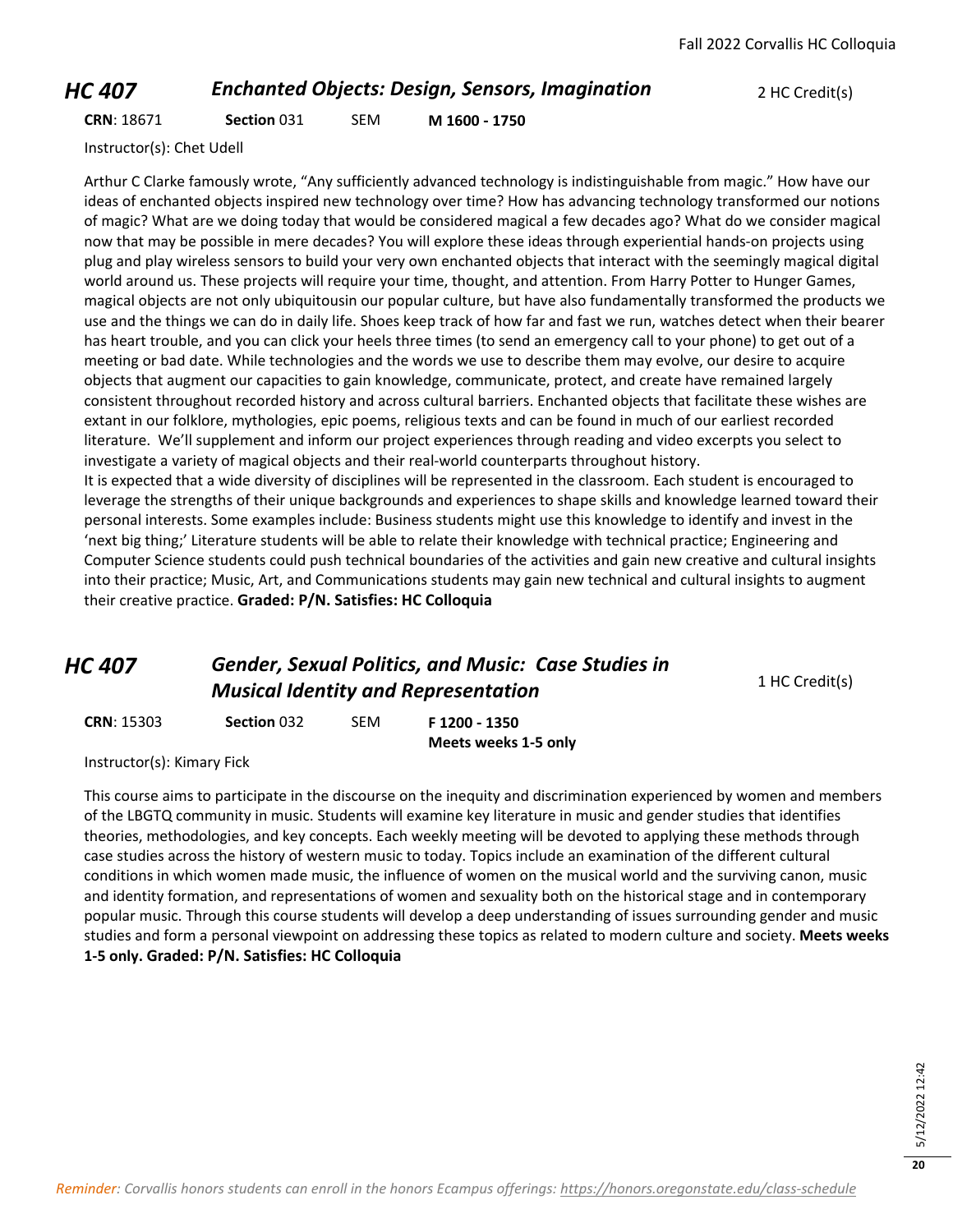#### *HC 407* **Survey of the Sacred: Mystical Texts & Traditions** 2 HC Credit(s)

**CRN**: 19994 **Section** 033 SEM **MW 1100 - 1150**

Instructor(s): Eric Hill

"In the beginning God created the heavens and the earth…"

"This is the genealogy of Jesus the Messiah the son of David, the son of Abraham…"

"I begin with the name of God, Most Gracious, Most Merciful All praise is to God, Lord of all the worlds…"

"O Sanjay, after gathering on the holy field of Kurukshetra, and desiring to fight, what did my sons and the sons of Pandu do?"

"All that we are is the result of what we have thought: it is founded on our thoughts; it is made up of our thoughts." The above quotes are from the central texts of five world religions: Judaism, Christianity, Islam, Hinduism, and Buddhism. What each of these religions have in common is the fact that they also contain traditions of mysticism. What is mysticism? What makes it different than orthodox interpretation and practices?

We'll be answering this question by examining excerpts from the core texts and practices reflected in traditions of Kabbalah, Christian mysticism, Sufism, Esoteric Buddhism, and various schools of Hinduism. We'll begin with a basic understanding of each of these faiths, largely through reading the central texts, and then we'll explore the mystical traditions of each and how they differ, inform, and conflict with orthodox interpretation. **Graded: P/N. Satisfies: HC Colloquia**

#### *HC 407* **Disruptive Innovation 1 HC Credit(s) 1 HC Credit(s)**

**CRN**: 14984 **Section** 034 SEM **M 1400 - 1550**

**Meets weeks 1-5 only**

Instructor(s): David King

Creativity and innovation are the foundation of virtually all new and successful ideas. However, truly disruptive innovations—ideas that alter the status quo and take us in a new direction—require some understanding of what is disruptive (and what is not) and how to harness it. Working from the basic disruptive innovation concepts developed by Clayton Christensen of the Harvard Business School, this seminar takes a hands-on approach to developing ideas that will actually change things. **Meets weeks 1-5 only. Graded: P/N. Satisfies: HC Colloquia**

## **HC 407 Philosophy and Happiness 1998 <b>Philosophy and Happiness** 2 HC Credit(s)

**CRN**: 16796 **Section** 035 SEM **R 1000 - 1150**

Instructor(s): Marta Kunecka

Explores various philosophical and psychological approaches to happiness and how culturally specific ideas of happiness have shaped the social and cultural realities around the world. Explores the human need for happiness within cultures. Examines happiness through the writings of the greatest Eastern and Western philosophers. Analyzes research on happiness within positive psychology. **Graded: P/N. Satisfies: HC Colloquia**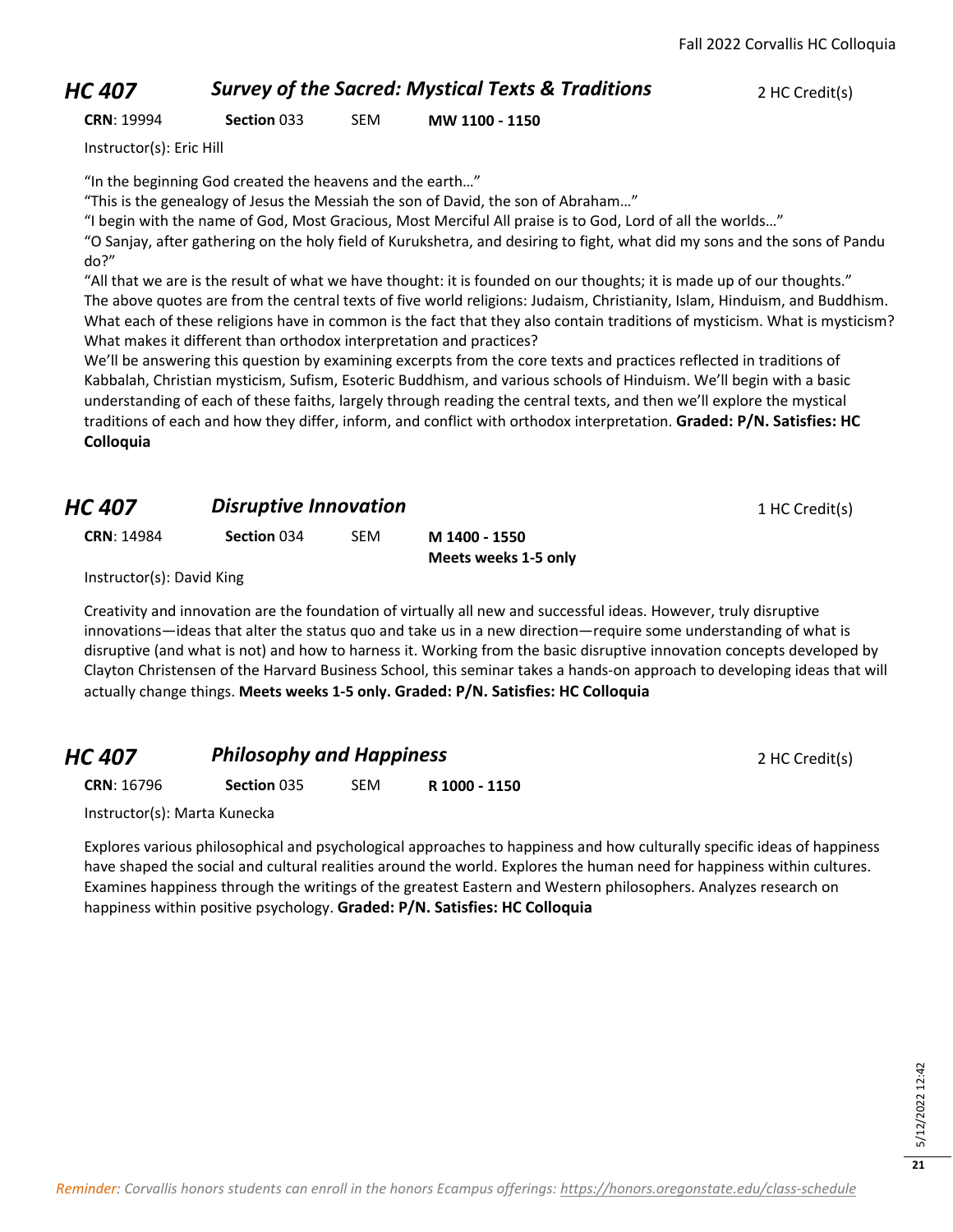#### **Fall 2021 Corvallis HC Electives**

#### **BA 160H B-Engaged** 2 HC Credit(s)

|                   |             |      | This course is shared with a section for COB Dean's Academy students. Honors students should register for section 019 |                |
|-------------------|-------------|------|-----------------------------------------------------------------------------------------------------------------------|----------------|
|                   |             |      | and choose either section 010, 012, or 014.                                                                           |                |
| <b>CRN: 14410</b> | Section 019 | REC. | F0900 - 0950                                                                                                          | Sandra Neubaum |
|                   |             |      | AND choose one lecture section below                                                                                  |                |
| <b>CRN: 14411</b> | Section 010 | LEC. | TR 1100 - 1150                                                                                                        | Amy Neuman     |
| <b>CRN: 14413</b> | Section 012 | LEC. | TR 1300 - 1350                                                                                                        | Amy Neuman     |
| <b>CRN: 14807</b> | Section 014 | LEC. | TR 1400 - 1450                                                                                                        | Amy Neuman     |
|                   |             |      |                                                                                                                       |                |

Instructor(s): Amy Neuman

Understand and accomplish college-level academic work and explore OSU resources and options that will enhance your college experience and success. Opportunity to connect with faculty and peers with common interests in a supportive learning environment. Recitation is common with non-honors (Recitation in this case is the main large meeting and the lectures are the small breakouts). **This course is shared with a section for COB Dean's Academy students. Honors students should register for section 019 and choose either section 010, 012, or 014. 2 out of the 3 OSU credits earned will count toward Honors College requirements.** RESTRICTIONS: For first-year business students only. **Satisfies: HC Elective**

#### **BA 211H Financial Accounting Example 2011** *Financial Accounting* 4 HC Credit(s)

*This course is shared with a section for COB Dean's Academy students. Honors students should register for section 001.*

**CRN**: 14724 **Section** 001 LEC **TR 0800 - 0950**

Instructor(s): Brandon Holbrook

Accounting information from the perspective of external users, principally investors and creditors. Emphasis on the preparation and interpretation of financial statements, income recognition and determination, and asset valuation. **This course is shared with a section for COB Dean's Academy students. Honors students should register for section 001.** PREREQS: (MTH 111 OR MTH 241 OR MTH 251/251H) OR Placement Test MPT(24) OR Placement Test MPAL(060). RESTRICTIONS: Business majors/minors only. Sophomore standing required. **Satisfies: HC Elective**

#### **BA 230H Business Law I** 4 HC Credit(s)

*This course is shared with a section for COB Dean's Academy students. Honors students should register for section 001.*

**CRN**: 17769 **Section** 001 LEC **TR 1000 - 1150**

Instructor(s): Inara Scott

Nature and function of law in our business society. Obligations arising out of agency, contract formation and breach, crimes, torts, warranty, regulation of competition, and international aspects thereof. **This course is shared with a section for COB Dean's Academy students. Honors students should register for section 001.** RESTRICTIONS: Business majors/minors only. Sophomore standing required. **Satisfies: HC Elective**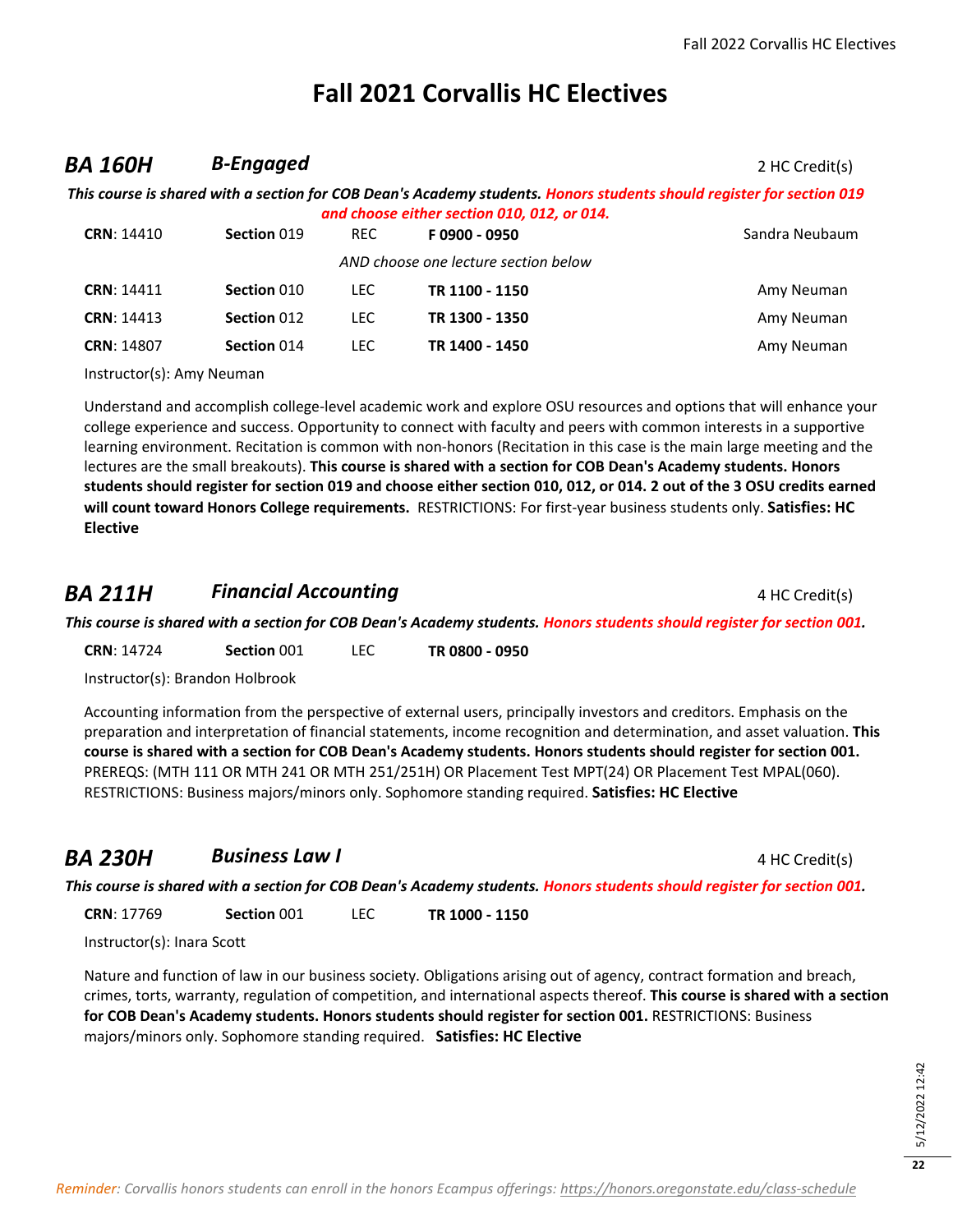#### **BA 352H** *Managing Individual and Team Performance* 4 HC Credit(s)

*This course is shared with a section for COB Dean's Academy students. Honors students should register for section 001.*

**CRN**: 16800 **Section** 001 LEC **MW 1200 - 1350**

Instructor(s): Qi Zhang

Diagnose individual and small-group behavior and develop skill in improving individual and small-group performance in entrepreneurial and established ventures. Emphasis on professional skill development and the practical application of theory and research. Concepts of ethics, diversity and cross-cultural relations are integrated throughout the course. **This course is shared with a section for COB Dean's Academy students. Honors students should register for section 001.** PREREQS: (COMM 111/111H or COMM 114/114H or COMM 218/218H) AND (WR 222 or WR 323 or WR 327 or WR 327H or HC 199). RESTRICTIONS: For Business majors/minors only. Minimum of junior standing required. **Satisfies: HC Elective**

#### **BA 370H Business Information Systems Overview** 4 HC Credit(s)

*This course is shared with a section for COB Dean's Academy students. Honors students should register for section 001.*

**CRN**: 16802 **Section** 001 LEC **MW 1000 - 1150**

Instructor(s): Vipin Arora

Introduce students to the field of information management. Topics include information systems technology, the strategic role of IT, the business applications of networks, databases and Internet technologies, and the development and implementation of information systems. Use relational database models to design a real-world case study. **This course is shared with a section for COB Dean's Academy students. Honors students should register for section 001.** PREREQS: BA 270/270H or BA 302 RESTRICTIONS: For Business majors/minors only. Minimum of junior standing required. **Satisfies: HC Elective**

| BI 445H           | <b>Evolution</b> |      |                | 3 HC Credit(s) |
|-------------------|------------------|------|----------------|----------------|
| <b>CRN: 15562</b> | Section 001      | LEC. | TR 1400 - 1520 |                |

Instructor(s): Molly Burke

Formal analysis of genetic and ecological mechanisms producing evolutionary change; special topics include speciation, ecological constraints, adaptive radiations, paleontology, biogeography, the origin of life, molecular evolution, and human evolution. PREREQS: BI 311/311H. **Satisfies: HC Elective**

| <b>CBEE 211H</b> | <b>Material Balances and Stoichiometry</b>           | 1 HC Credit(s) |
|------------------|------------------------------------------------------|----------------|
|                  | Register for <b>all three</b> of the sections below. |                |

**CRN**: 13559 **Section** 010 LEC **MF 1200 - 1250 CRN**: 13560 **Section** 011 REC **W 1200 - 1250 CRN**: 13561 **Section** 012 STU **W 1400 - 1450**

Instructor(s): Dorthe Wildenschild

Material balances, thermophysical, and thermochemical calculations. Lecture and recitation common with non-honors. Studio is reserved for honors students only. Students must enroll in CBEE 211H lecture, recitation, and studio. **1 out of the 3 OSU credits earned counts toward Honors College requirements.** PREREQS: MTH 252/252H. General chemistry and second-year standing in engineering is recommended. **Satisfies: HC Elective**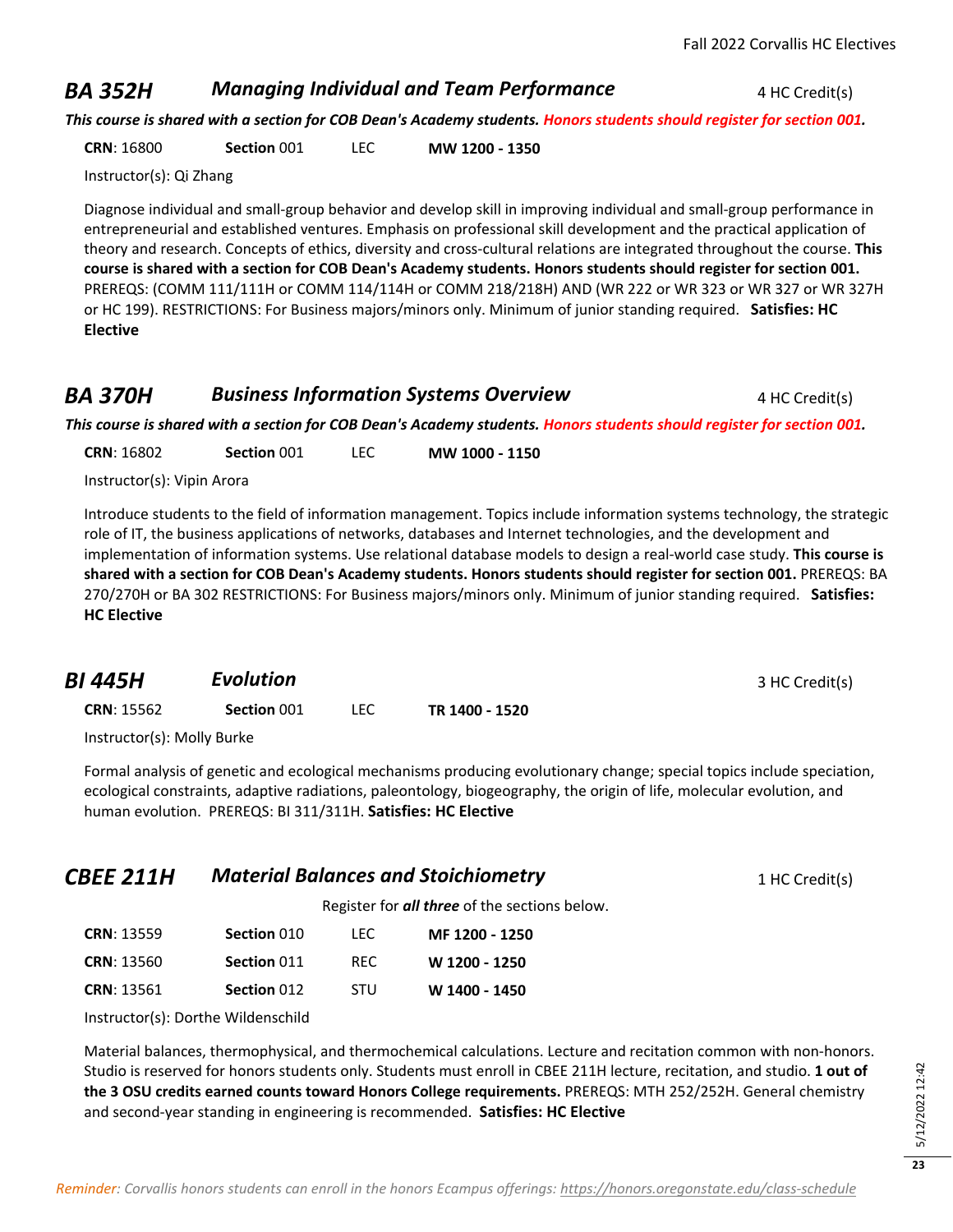| CH 361H           | <b>Experimental Chemistry I</b> |      |                                  | 3 HC Credit(s)  |
|-------------------|---------------------------------|------|----------------------------------|-----------------|
| <b>CRN: 11539</b> | Section 010                     | LEC. | M 1600 - 1650                    | Neal Sleszynski |
|                   |                                 |      | And choose one lab section below |                 |
| <b>CRN: 11540</b> | Section 011                     | LAB  | TR 800 - 1120                    | Amila Liyanage  |
| <b>CRN: 11541</b> | Section 012                     | LAB  | TR 1300 - 1620                   | Kevin Gable     |
| <b>CRN: 16110</b> | Section 013                     | LAB  | WF 1200 - 1520                   | Kevin Gable     |

First term of the integrated laboratory program for chemistry majors and biochemistry/biophysics majors, combining first hand techniques in organic, physical, and analytical chemistry. This is an advanced chemistry laboratory emphasizing organic chemistry techniques, use of instrumentation and computers, along with technical report writing. Students develop critical thinking skills and learn essential technical standards of: acidification, filtration, weighing, titration, recrystallization, melting point determination, organic synthesis of water sensitive compounds, product isolation, fractional distillation, gas chromatography, and scientific data analysis using spreadsheets. Each student will keep a legal scientific laboratory notebook and receive training in proper use of chemicals, chemical fume hoods, Personal Protective Equipment (PPE), and how to determine chemical hazards using Material Safety Data Sheets (MSDS). **Contact the Chemistry department for registration.** PREREQ: (CH 221, CH 222, AND CH 223) OR (CH 224H, CH 225H, AND CH 226H) OR (CH 231/231H, CH 232/232H, CH 233/233H AND (CH 261/261H OR CH 271), (CH 262/262H OR 272), AND (CH 263/263H OR 273)) AND (MTH 251/251H AND (PH 201 OR PH 211) AND CH 334). MTH 251/2 RESTRICTIONS: Only Chemistry, Biochemistry and Biophysics majors/minors/options may enroll. **Course Fee \$44 (non-refundable). Satisfies: HC Elective**

#### **CH 461H Experimental Chemistry II CH 461H 3 HC Credit(s)**

*Register for both the LEC and the LAB* **CRN**: 18355 **Section** 002 LEC **WF 1100 - 1150 CRN**: 18358 **Section** 020 LAB **WF 1200 - 1450**

Instructor(s): Christine Pastorek

Integrated laboratory for junior level chemistry majors and related disciplines concentrating on modern techniques in analytical chemistry. Students learn the basics of scientific instrumentation by building their own absorption and fluorescence spectrometers from electronic and optical modules. Firsthand experience is also gained using a variety of commercial instrumentation, such as diode array UV-Vis, scanning fluorimeter, HPLC, AA and ICPAES. Real samples are analyzed throughout the term, and a special project of the student's design is a final highlight. See the course web page for examples of past projects. **Contact the Chemistry department for registration.** PREREQS: CH 362/362H AND CH 421 AND CH 440. CH 421 and CH 440 can be taken simultaneously to this course. RESTRICTIONS: For chemistry majors/minors only. **Course Fee \$44 (non-refundable). Satisfies: HC Elective**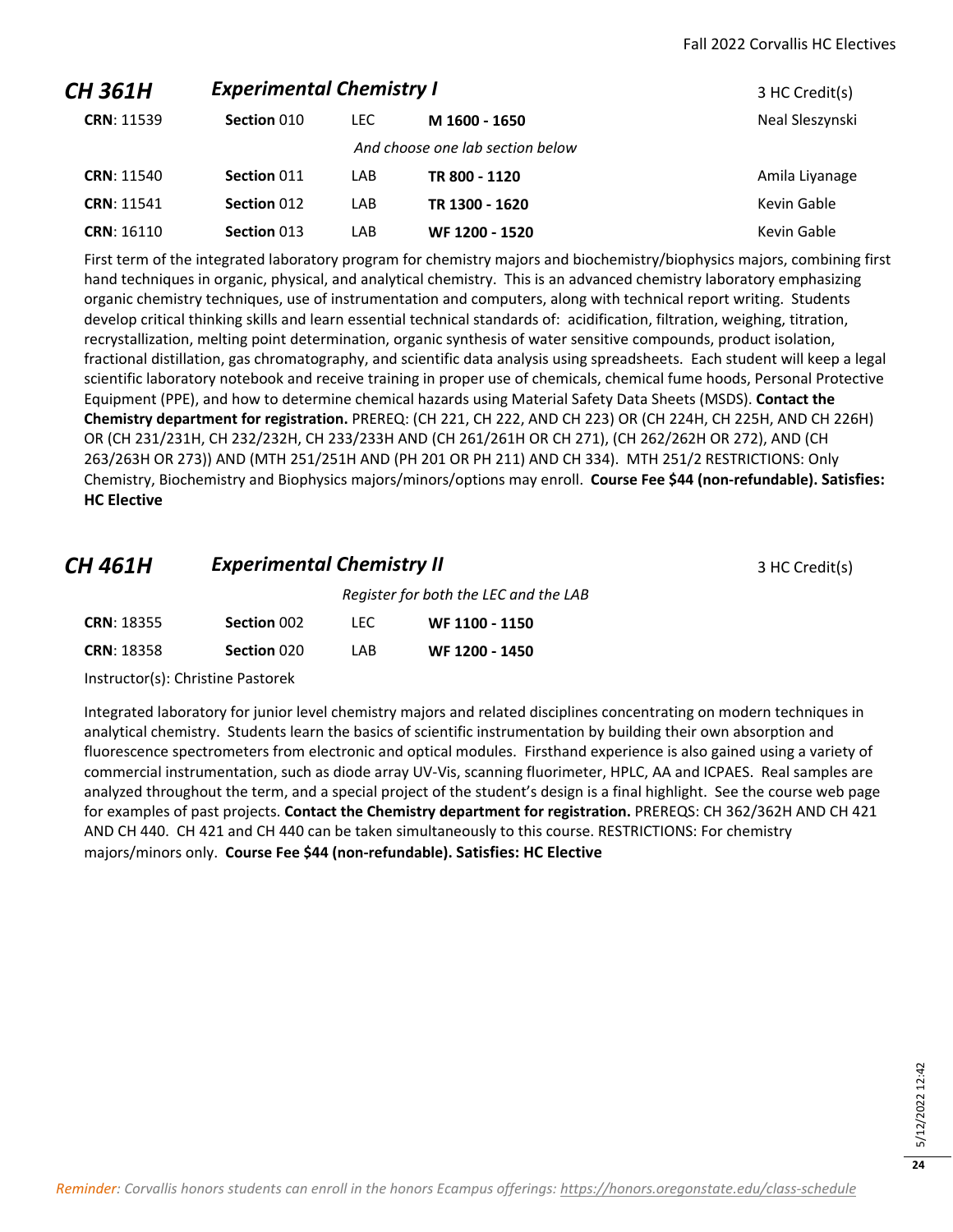#### **CH 464H Experimental Chemistry II CH 464H Experimental Chemistry II 1 Experimental Chemistry II**

*Register for both the LEC and LAB* **CRN**: 11542 **Section** 001 LEC **MW 1300 - 1350**

|     | LINN. IIJTL       | <b>JELLIUII UUL</b> | ᄔᄔ | <u> 1910 - 1910 - 1920 </u> |
|-----|-------------------|---------------------|----|-----------------------------|
| LAB | <b>CRN: 11706</b> | Section 010         |    | MW 1400 - 1650              |

Instructor(s): Chong Fang

Senior level integrated laboratory for chemistry majors and related disciplines such as biochemistry, physics, and engineering. Covers experimental techniques of analytical, organic, inorganic, and physical chemistry, with the emphasis on the latter two. **Contact the Chemistry department for registration.** PREREQS: CH 362/362H AND CH 442 (or approval of instructor). CH 442 can be taken concurrently. RESTRICTIONS: For chemistry majors/minors only. CH 461 or CH 324 are recommended. **Course Fee \$44 (non-refundable). Satisfies: HC Elective**

#### **CHE 331H •• Transport Phenomena I** 1 **HC Credit(s)** 1 HC Credit(s)

|                   |             |            | Register for both the LEC and the STU |
|-------------------|-------------|------------|---------------------------------------|
| <b>CRN: 13572</b> | Section 010 | TEC.       | <b>MWF 800 - 850</b>                  |
| <b>CRN: 16775</b> | Section 011 | <b>STU</b> | MF 1300 - 1350                        |

Instructor(s): Tala Navab-Daneshmand

Fundamentals and application of momentum and energy transfer phenomena to fluid flow for the design of industrial chemical engineering equipment. Lecture common with non-honors. Recitation is reserved for HC students only. **1 out of the 4 OSU credits earned counts toward Honors College requirements.** PREREQ: MTH 256/256H AND CBEE 212/212H. CBEE 212/212H can be taken concurrently. RESTRICTIONS: Must be enrolled in the College of Engineering. **Satisfies: HC Elective**

**CS 321H** *Introduction to Theory of Computation* 3 HC Credit(s)

**CRN**: 15491 **Section** 001 LEC **MWF 1100 - 1150**

Instructor(s): Julianne Coffman

Survey of models of computation including finite automata, formal grammars, and Turing machines. PREREQS: CS 261 AND (CS 225 OR MTH 231). RESTRICTIONS: Must be enrolled in the College of Engineering. Not for Computer Science Double Degree students. **Satisfies: HC Elective**

| <b>CS 331H</b>    |             | Introduction to Artificial Intelligence |              | 4 HC Credit(s) |
|-------------------|-------------|-----------------------------------------|--------------|----------------|
| <b>CRN: 19942</b> | Section 001 |                                         | TR 800 - 950 |                |

Instructor(s): Prasad Tadepalli

Fundamental concepts in artificial intelligence using the unifying theme of an intelligent agent. Topics include agent architectures, search, games, logic and reasoning, and Bayesian networks. PREREQS: CS 325/325H. RESTRICTIONS: Must be enrolled in the College of Engineering. Not for Computer Science Double Degree students. **Satisfies: HC Elective**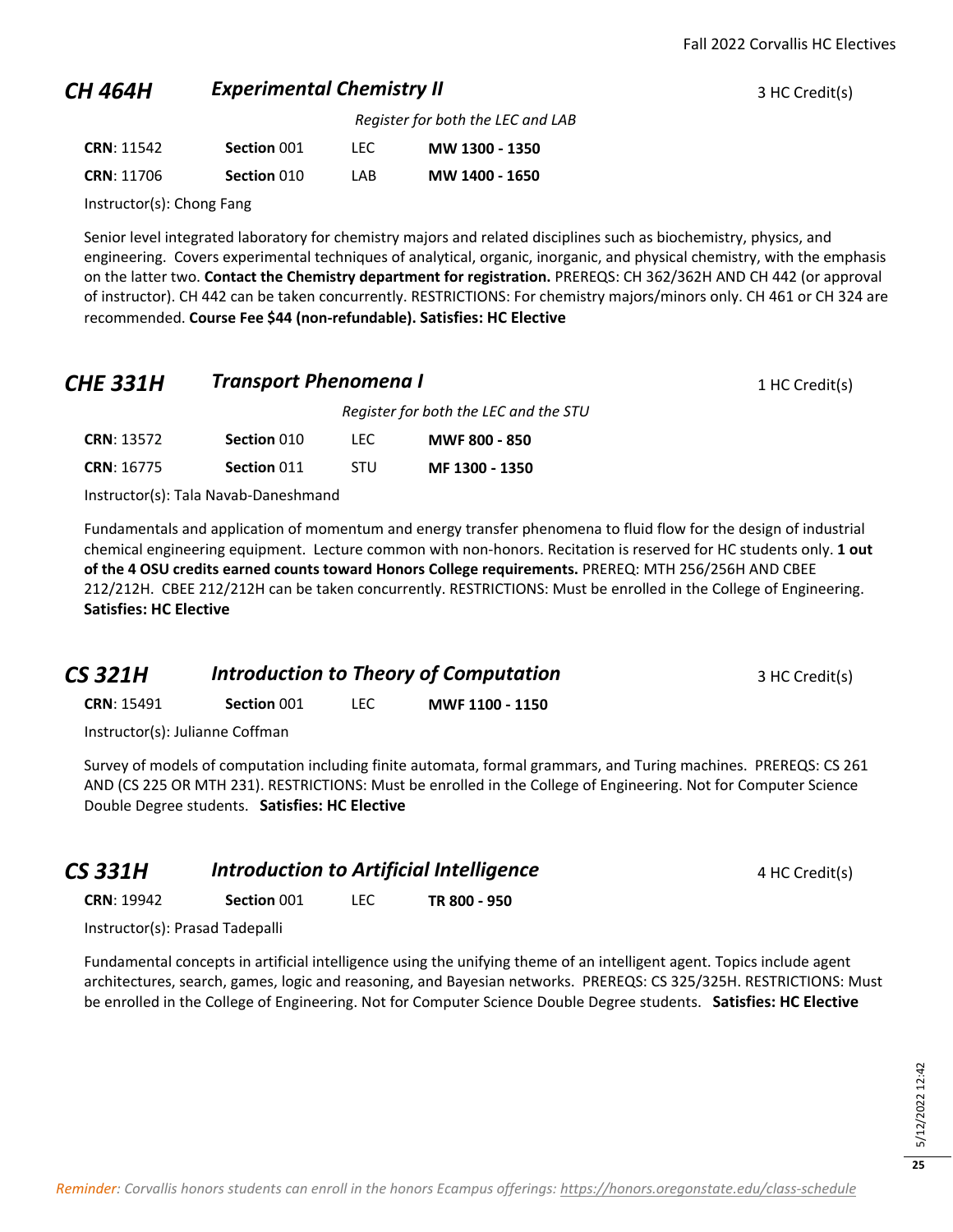#### **CS 434H Machine Learning and Data Mining ALC CONSTRANGED ALC Credit(s)**

**CRN**: 19943 **Section** 001 LEC **TR 1000 - 1150**

Instructor(s): Weng-Keen Wong

Introduction to machine learning and data mining algorithms (supervised learning, unsupervised learning, and reinforcement learning) tools that are widely employed in industrial and research settings. PREREQS: CS 325/325H and (ST 314 or ECE 353). RESTRICTIONS: Must be enrolled in the College of Engineering. **Satisfies: HC Elective**

#### **DSGN 341H Design Thinking and Process Innovation** 4 HC Credit(s)

*This course is shared with a section for COB Dean's Academy students. Honors students should register for section 001.*

**CRN**: 16912 **Section** 001 HYB **T 1000 - 1150**

Instructor(s): Andrea Marks

Application of a qualitative, multi-method approach to gain insight into how the consumer experience can be improved within a given context. Application of design thinking principles to identify and develop solutions to improve consumer experience within a given context. **This course is shared with a section for COB Dean's Academy students. Honors students should register for section 001.** This is a hybrid course, which means there are both in-person meetings and online components. Restrictions: For Apparel Design, Merchandising Management, Interior Design, and Design & Innovation Management students only. Minimum of junior standing required. **Satisfies: HC Elective**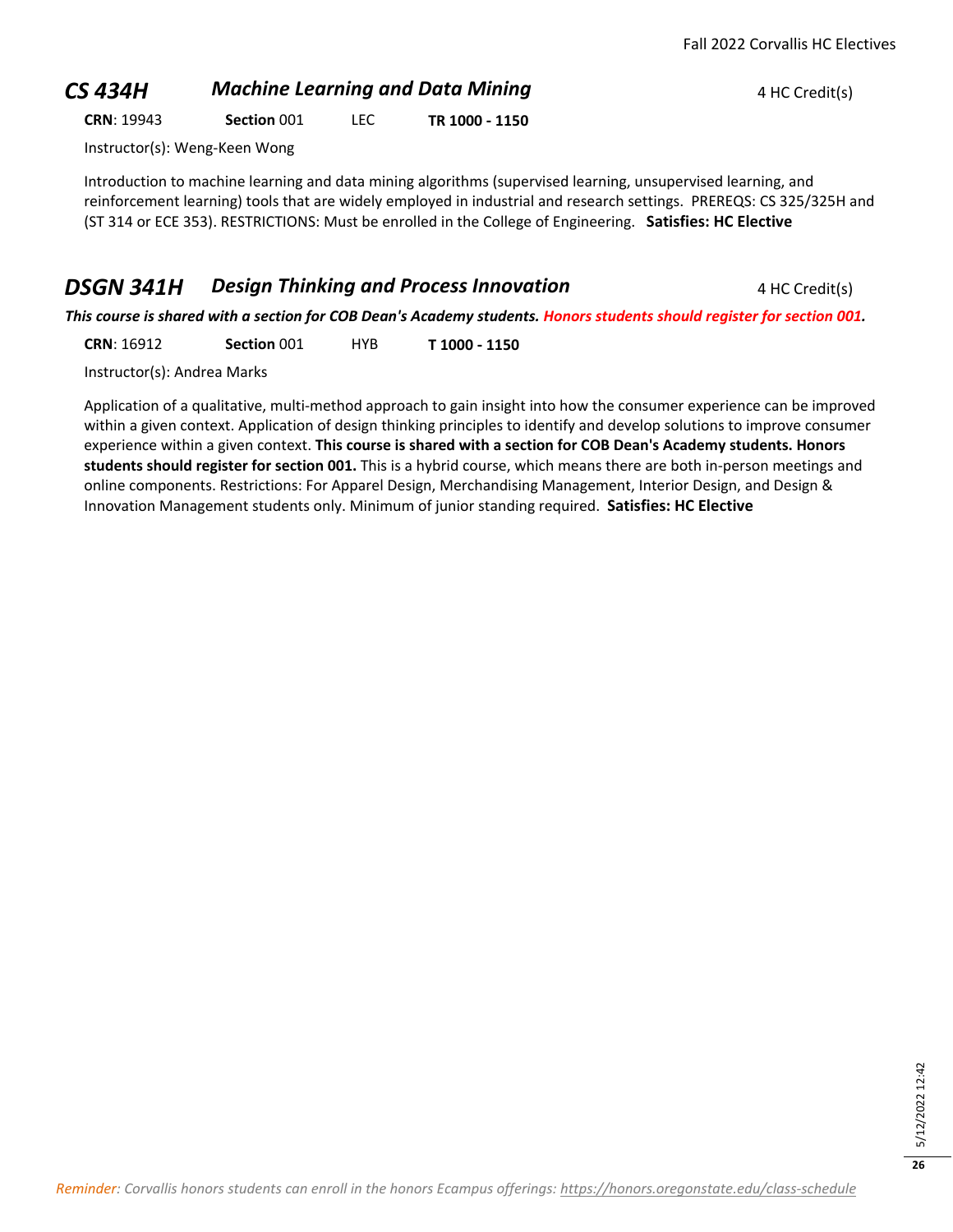#### *ENGR 100H* The Oregon State Engineering Student **3 HC Credit(s)**

*Register for one LEC and one corresponding STU.* 

*If you register for Lecture section 010, choose from the Studio sections 011, 012, 013, or 014.* 

| <b>CRN: 18649</b> | Section 010                       | <b>LEC</b> | MF 800 - 850  | Toni Doolen & Wade Marcum |
|-------------------|-----------------------------------|------------|---------------|---------------------------|
|                   | This Lecture's special topic: TBD |            |               |                           |
| <b>CRN: 18665</b> | Section 011                       | <b>STU</b> | T 800 - 950   | Toni Doolen & Wade Marcum |
| <b>CRN: 20156</b> | Section 012                       | <b>STU</b> | T 1600 - 1750 | Toni Doolen & Wade Marcum |
| <b>CRN: 20157</b> | Section 013                       | <b>STU</b> | W 1400 - 1550 | Toni Doolen & Wade Marcum |
| <b>CRN: 20158</b> | Section 014                       | <b>STU</b> | R 1200 - 1350 | Toni Doolen & Wade Marcum |

**OR**

*If you register for Lecture section 020, choose from the Studio sections 021, 022, 023, or 024.* 

| <b>CRN: 18650</b> | Section 020                                                 | LEC.       | MF 1300 - 1350 | Jason Ideker |
|-------------------|-------------------------------------------------------------|------------|----------------|--------------|
|                   | This Lecture's special topic: "Materials for a Green World" |            |                |              |
| <b>CRN: 18651</b> | Section 021                                                 | <b>STU</b> | T 1400 - 1550  | Jason Ideker |
| <b>CRN: 20162</b> | Section 022                                                 | <b>STU</b> | W 1200 - 1350  | Jason Ideker |
| <b>CRN: 20163</b> | Section 023                                                 | <b>STU</b> | R 800 - 950    | Jason Ideker |
| <b>CRN: 20164</b> | Section 024                                                 | <b>STU</b> | R 1600 - 1750  | Jason Ideker |

Enables students to be successful both at Oregon State and in their engineering careers. Illustrates and uses effective teaming practices that account for social justice and equity. Analyzes professional codes of conduct and ethical practices in engineering professions through the lens of multidisciplinary and societally relevant engineering challenges. Develops critical thinking skills to collaboratively identify engineering problems and to articulate possible solutions. Engages students in major exploration through the lens of engineering challenges. RESTRICTIONS: For Engineering, Pre-Engineering, Forestry, Pre-Forestry, and University Exploratory Studies Program students only. **Satisfies: HC Elective**

#### *ENGR 201H* **Electrical Fundamentals I 3 HC Credit(s)** 3 HC Credit(s)

*Register for both the LEC and LAB* **CRN**: 15399 **Section** 001 LEC **MW 1400 - 1450 CRN**: 15400 **Section** 010 LAB **R 1000 - 1150**

Instructor(s): Matthew Johston

Analysis of linear circuits. Circuit laws and theorems. DC responses of circuits. Operational amplifier characteristics and applications. PREREQ: MTH 251/251H AND MTH 252/252H. RESTRICTIONS: For Pre-Engineering, Engineering, and Forestry students only. **Satisfies: HC Elective**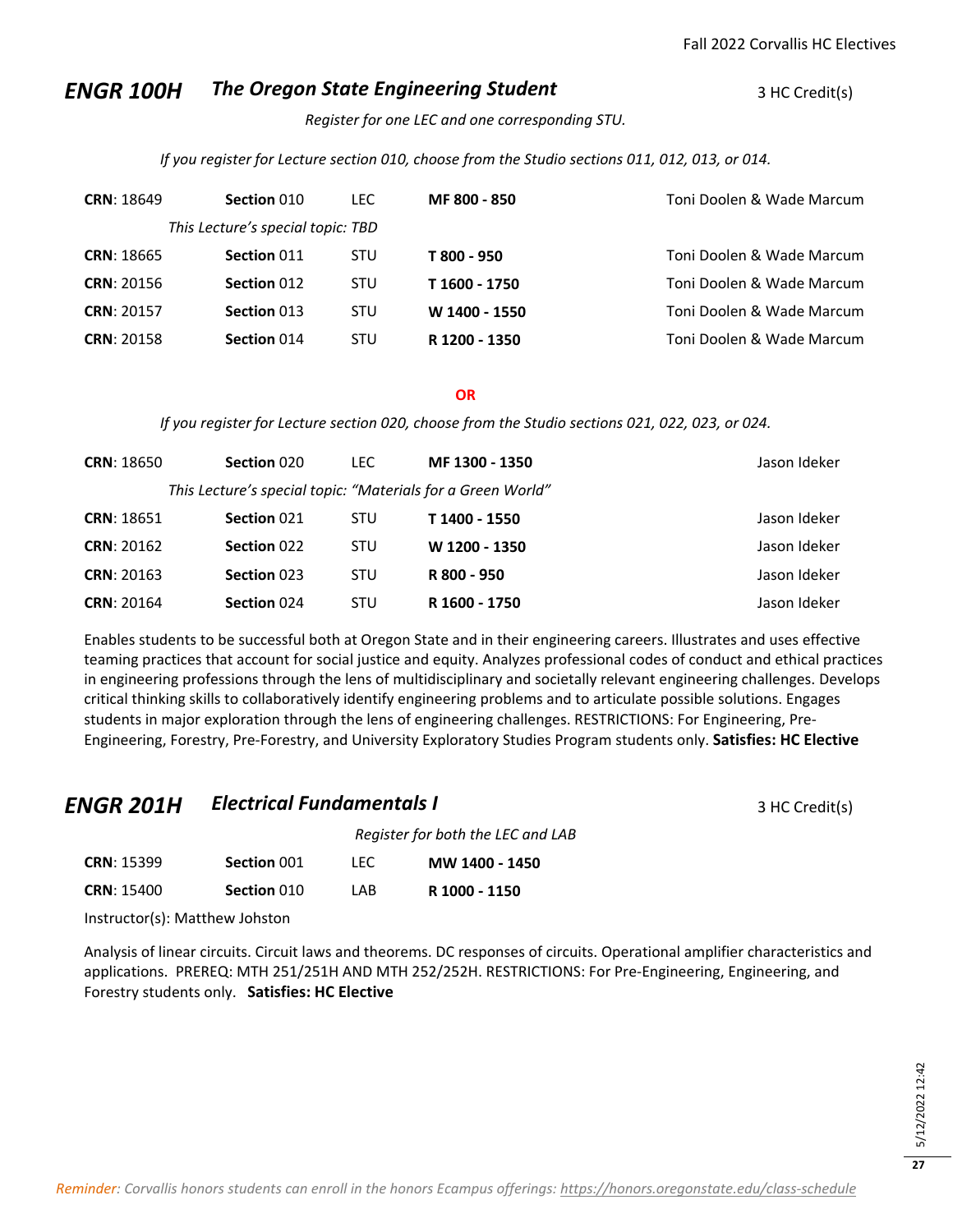#### **ENGR 211H Statics 3** HC Credit(s)

|                             |             |      | Register for both the LEC and REC |
|-----------------------------|-------------|------|-----------------------------------|
| <b>CRN: 14991</b>           | Section 001 | LEC. | MW 1600 - 1650                    |
| <b>CRN: 14992</b>           | Section 010 | REC. | F 1000 - 1150                     |
| Instructor(s): Jeff Knowles |             |      |                                   |

Analysis of forces induced in structures and machines by various types of loading. PREREQS: MTH 252/252H. Sophomore standing in Engineering. RESTRICTIONS: For Pre-Engineering, Engineering, Pre-Forestry, and Forestry students only. **Satisfies: HC Elective**

#### **HC 409 Civic Engagement Civic Engagement** 1 HC Credit(s)

**CRN**: 13290 **Section** 005 PRAC

Instructor(s): Leanna Dillon

The Honors College provides an opportunity for HC students to earn credit while serving and learning in their community. To earn one honors elective credit, commit to volunteering 2-3 hours per week in a local community agency. Visit the course on Canvas to access the materials provided by Community Engagement & Leadership to guide your experience. If you would like support in finding a place to volunteer visit cel.oregonstate.edu. At the end of the term submit the guided reflection assignment on Canvas due by 5 pm the Monday of finals week. Registration instructions: contact Leanna.Dillon@oregonstate.edu to receive a learning agreement form, return the form signed by you and your site supervisor to receive an override to register for the course prior to the end of week 1 of the registration term. **Graded: P/N. Satisfies: HC Elective**

| HC 409            | <b>Conversants</b> |             | 1 HC Credit(s) |
|-------------------|--------------------|-------------|----------------|
| <b>CRN: 10931</b> | Section 007        | <b>PRAC</b> |                |

Instructor(s): Leanna Dillon

The INTO OSU Cultural Ambassador Conversant Program provides an opportunity for honors students to earn credit while participating in a mutual cultural exchange. Participating honors students commit to meeting on average one hour per week with their international partner, keep a log of the times and places they met and the topics discussed, and complete a 2 page reflections paper due at the end of the term. Program information including the application process, is available at https://intoosu.oregonstate.edu/volunteer#CACP-Volunteers. Students must meet with an HC advisor to complete a Learning Agreement. Applications must be submitted online no later than the end of week 1. **Graded: P/N. Satisfies: HC Elective**

| MATS 321H | <b>Introduction to Materials Science</b> | 4 HC Credit(s) |
|-----------|------------------------------------------|----------------|
|           |                                          |                |

**CRN**: 16186 **Section** 001 LEC **TR 1200 - 1350**

Instructor(s): Julie Tucker

Crystal structure, microstructure, and physical properties of metals, ceramics, polymers, composites, and amorphous materials. Also includes elementary mechanical behavior and phase equilibria. PREREQS: CH 202 or CH 222 or CH 232/232H or CH 224H. RESTRICTIONS: For Electrical & Computer Engineering, Chemical Engineering, Manufacturing Engineering, Mechanical Engineering, Industrual Engineering, Nuclear Engineering, and Materials Science majors/minors only. Minimum of junior standing is required. **Satisfies: HC Elective**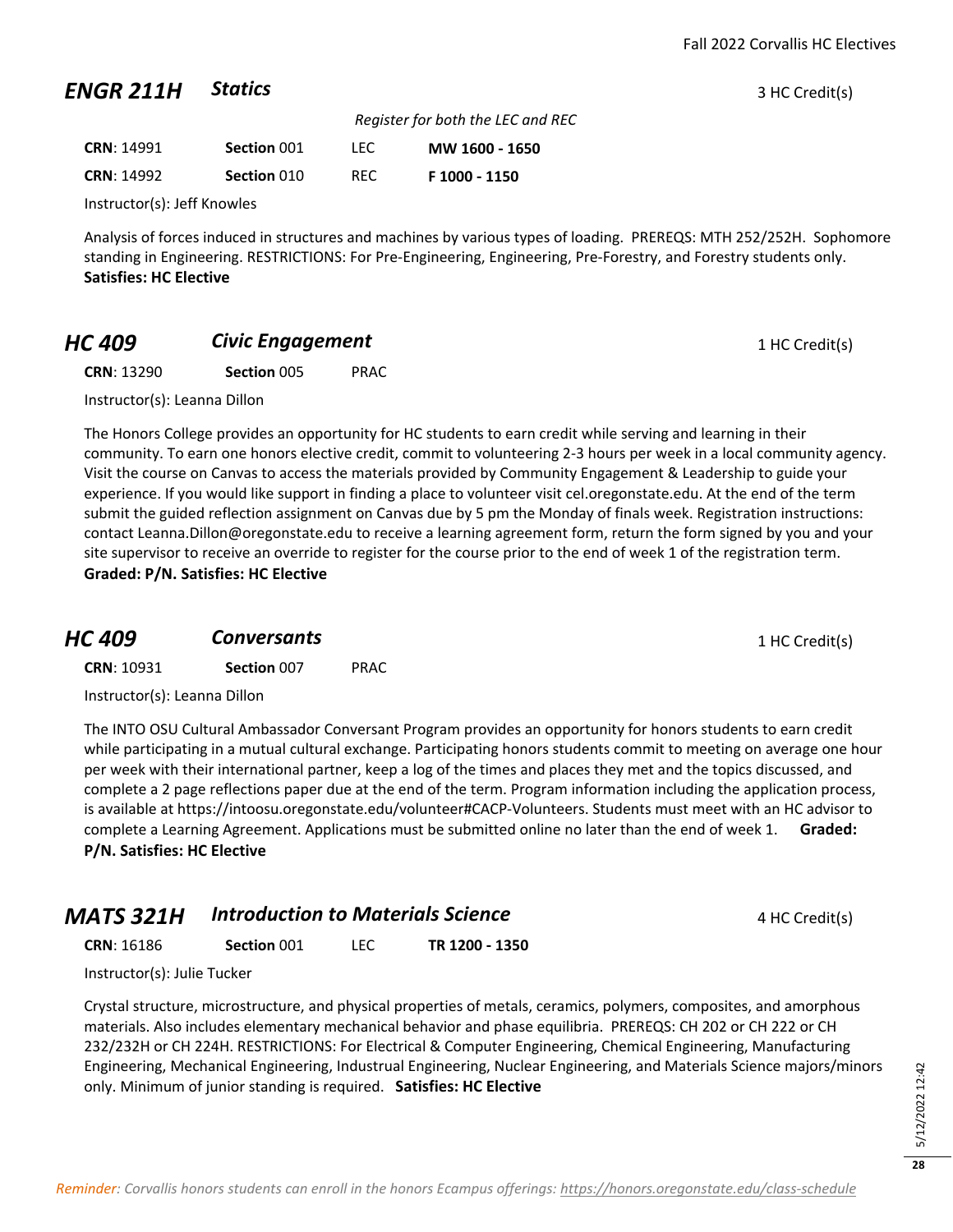Fall 2022 Corvallis HC Electives

#### **ME 373H Mechanical Engineering Methods** 4 HC Credit(s)

**CRN**: 18179 **Section** 001 LEC **MW 1000 - 1150**

Instructor(s): Sourabh Apte

Analytical and numerical methods for solving representative mechanical engineering problems. PREREQS: ENGR 112/112H and MTH 256/256H and MTH 341. RESTRICTIONS: For Mechanical Engineering students only. **Satisfies: HC Elective**

| <b>ME 382H</b>    | <b>Introduction to Design</b><br>Register for both the LEC and LAB |      |                 | 1 HC Credit(s) |
|-------------------|--------------------------------------------------------------------|------|-----------------|----------------|
|                   |                                                                    |      |                 |                |
| <b>CRN: 13028</b> | Section 001                                                        | LEC. | MWF 1500 - 1550 |                |
| <b>CRN: 13029</b> | Section 010                                                        | LAB  | F 1000 - 1150   |                |

Instructor(s): Chris Hoyle

This Honors section will include short seminars and discussions on contemporary research on topics in design methodology and marine renewable energy. Lecture common with non-Honors. **1 out of the 4 OSU credits earned counts toward Honors College requirements.** PREREQS: ENGR 248 and ME 250 and PH 211/211H. ME 250 can be taken concurrently. RESTRICTIONS: Must be enrolled in the College of Engineering. Engineering Physics, Manufacturing Engineering, Mechanical Engineering, Industrial Engineering, and Nuclear Engineering majors/minors only. ME 316 is recommended. **Satisfies: HC Elective**

#### **ME/NSE 311H** *Introduction to Thermal-Fluid Sciences* 4 HC Credit(s)

*Register for either ME 311H or NSE 311H.*

| <b>NSE 311H CRN: 20086</b> | <b>Section 001 LEC</b><br>TR 800 - 950 |  |
|----------------------------|----------------------------------------|--|

Instructor(s): Deborah Pence

Basic concepts of fluid mechanics, thermodynamics and heat transfer are introduced. Conservation of mass, energy, moment and the second law of thermodynamics are included. PREREQS: ENGR 212/212H and MTH 256/256H. RESTRICTIONS: Must be enrolled in the College of Engineering. **Satisfies: HC Elective**

| <b>MTH 252H</b> | <b>Integral Calculus</b>                                                  | 4 HC Credit(s) |
|-----------------|---------------------------------------------------------------------------|----------------|
|                 | MTH 252H does not have a recitation - that time is built into the lecture |                |

**CRN**: 13516 **Section** 002 LEC **MW 1000 - 1150**

Instructor(s): Scott Peterson

The integral is the second big idea in calculus. In the same way that the derivative measures rate of change, the integral measures net change. Applications in physics, engineering and geometry are numerous. Definite integrals, elementary applications to area, force, and work. Integral tables and basic techniques of integration, calculus of logarithmic and exponential functions, polar coordinates, applications to areas, volumes, force, work, and growth and decay problems. PREREQS: MTH 251/251H. **Course Fee \$10. Satisfies: HC Elective**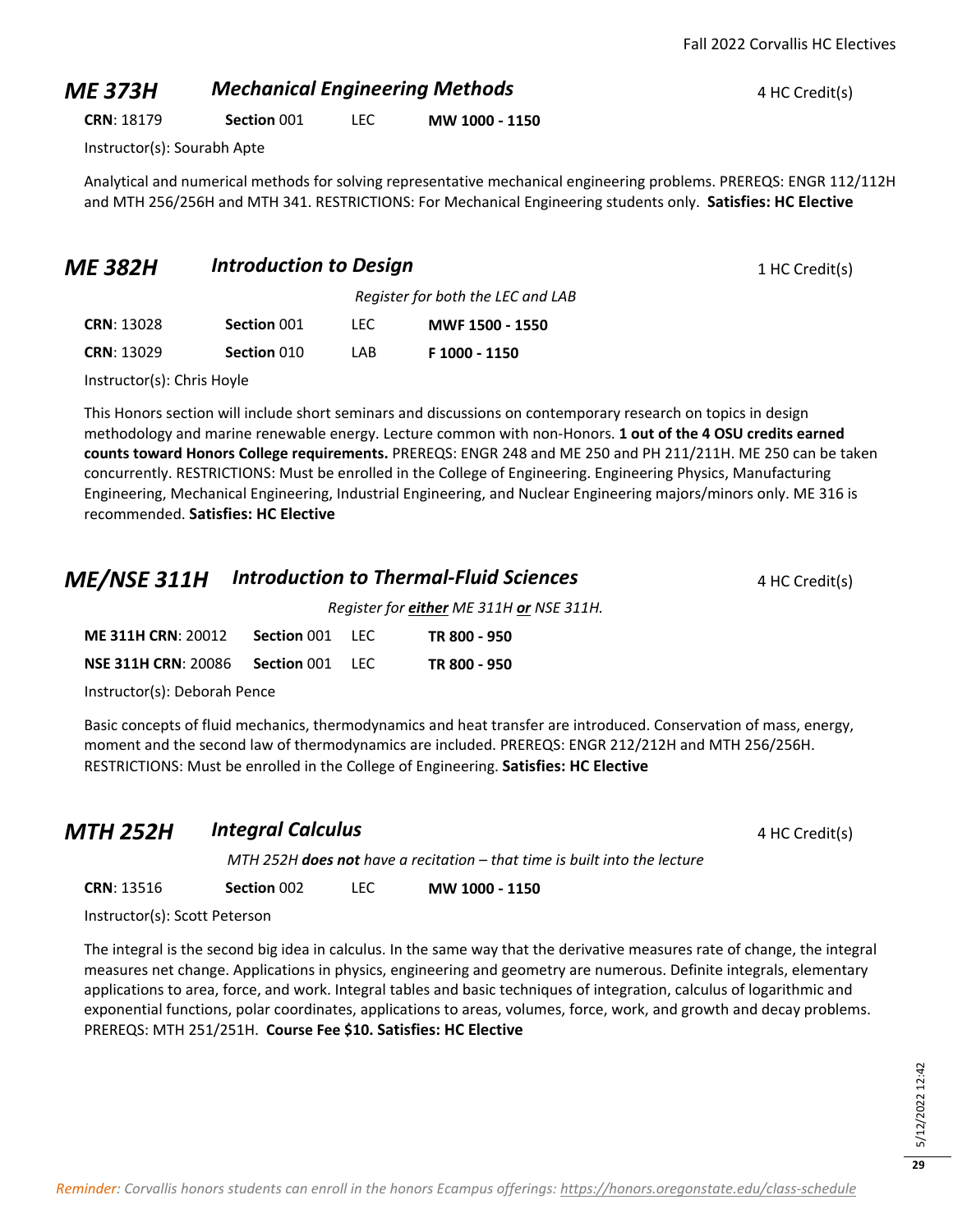#### **MTH 254H** *Vector Calculus I* 4 HC Credit(s) *Choose one lecture section below. MTH 254H does not have a recitation – that time is built into the lecture.*  **CRN**: 11544 **Section** 001 LEC **MW 1400 - 1550** Filix Maisch

**CRN**: 12689 **Section** 002 LEC **MW 1200 - 1350** Hoe Woon Kim

Vectors and geometry: coordinate systems, scalar product. Real-Valued Functions of Several Variables: partial and directional derivatives, gradient, extreme values. Multiple Integrals: change of coordinates, applications. Vector valuedfunctions: arc length and curvature of space curves, normal and tangential components of acceleration. PREREQS: MTH 252/252H. **Course Fee \$10. Satisfies: HC Elective**

#### **NSE/ME 311H** *Introduction to Thermal-Fluid Sciences* 4 HC Credit(s)

*Register for either ME 311H or NSE 311H.*

**ME 311H CRN**: 20012 **Section** 001 LEC **TR 800 - 950 NSE 311H CRN**: 20086 **Section** 001 LEC **TR 800 - 950**

Instructor(s): Deborah Pence

Basic concepts of fluid mechanics, thermodynamics and heat transfer are introduced. Conservation of mass, energy, moment and the second law of thermodynamics are included. PREREQS: ENGR 212/212H and MTH 256/256H. RESTRICTIONS: Must be enrolled in the College of Engineering. **Satisfies: HC Elective**

| PH 222H           | <b>Recitation for Physics 212</b> |            |               | 1 HC Credit(s) |
|-------------------|-----------------------------------|------------|---------------|----------------|
| <b>CRN: 16188</b> | Section 001                       | <b>REC</b> | R 1100 - 1150 |                |

Instructor(s): Staff TBD

Honors recitation reserved for HC students enrolled in lecture/lab sections of PH 212 or PH 212H. One-hour weekly session for the development of problem-solving skills in calculus-based general physics. COREQ: PH 212/212H. **Graded: P/N. Satisfies: HC Elective**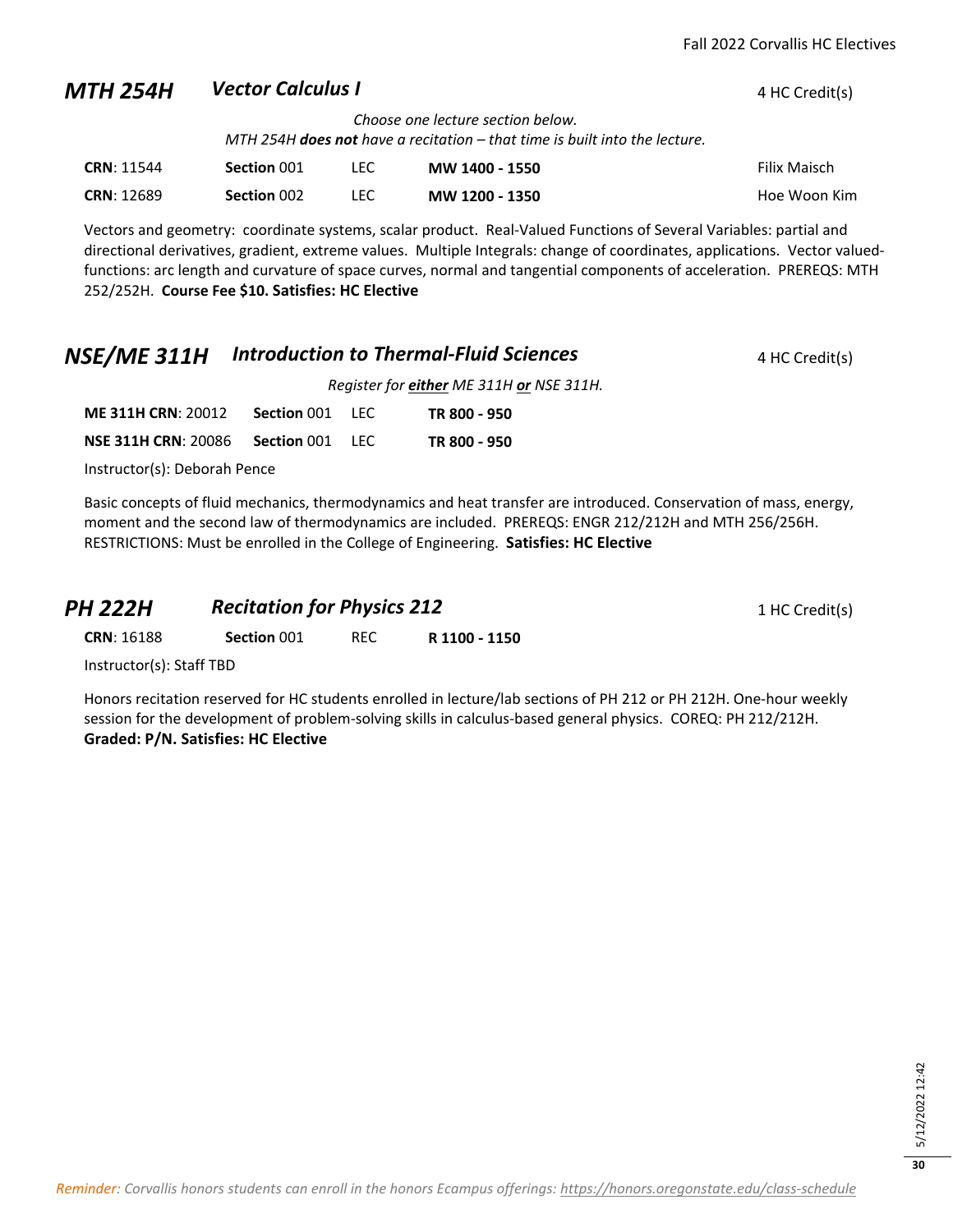#### **Fall 2022 Corvallis HC Thesis/Research/Projects**

| HC 408             |             | <b>Thesis Stage 1: Plan</b> |               |                  |  |
|--------------------|-------------|-----------------------------|---------------|------------------|--|
| Choose one section |             |                             |               |                  |  |
| CRN: 18177         | Section 010 | WS.                         | R 1500 - 1550 | Eric Hill        |  |
| <b>CRN: 18178</b>  | Section 011 | <b>SEM</b>                  | F900 - 950    | Beau Baca        |  |
| <b>CRN: 18172</b>  | Section 012 | <b>SEM</b>                  | M 1600 - 1650 | Eric Hill        |  |
| CRN: 18174         | Section 013 | <b>SEM</b>                  | T 1600 - 1650 | Eric Hill        |  |
| <b>CRN: 18175</b>  | Section 014 | WS                          | W 1200 - 1250 | Rebekah Lancelin |  |
| CRN: 18176         | Section 015 | <b>SEM</b>                  | W 1800 - 1850 | LeeAnn Baker     |  |
| <b>CRN: 20077</b>  | Section 016 | <b>SEM</b>                  | T 1000 - 1050 | Leanna Dillon    |  |

HC 408 Stage 1 will introduce you to the Thesis Success in Stages (TheSIS) process, as well as to some of the research happening at OSU and how undergraduate students can take part. You'll explore ways that your own interests, academic or otherwise, can be a springboard to a thesis topic, and discover the benefits of doing a thesis that go well beyond your time at OSU. By the end of the term, you'll have a (flexible) plan of action in place for the years ahead. A required course for all first-year to be taken during the first three terms in the Honors College. Transfer students should take this in their first term. **Graded: P/N. Satisfies: HC Thesis**

| HC 408            | <b>Thesis Stage 2: Explore &amp; Build</b> |            |                                | 1 HC Credit(s) |
|-------------------|--------------------------------------------|------------|--------------------------------|----------------|
| <b>CRN: 12548</b> | Section 020                                | <b>HYB</b> | W 1700 - 1750                  |                |
|                   |                                            |            | Meets weeks 2, 4, 6, & 10 only |                |
| <b>CRN: 19938</b> | Section 021                                | <b>HYB</b> | W 1600 - 1650                  |                |
|                   |                                            |            | Meets weeks 2, 4, 6, & 10 only |                |

Instructor(s): Kassena Hillman & Andy Karplus

Thesis Stage 2: Explore & Build will guide you through the second stage of the Thesis Success in Stages (TheSIS) process. In this class you will explore the many resources at the HC and OSU to help you find a mentor and a project, build strategies for a successful thesis experience, learn the components of the thesis, and plan out your next steps. You will also hear from students and faculty with recent experience in the thesis process. You do not need to have a thesis idea to be in Stage 2. This course is a hybrid course that consists of weekly online assignments and one hour in-person class meetings weeks 2, 4, 6, & 10. This course will be team taught with an HC Academic Advisor and HC faculty. **Meets weeks 2, 4, 6, & 10 only.** PREREQ: Prior completion of Thesis Stage 1 as outlined at honors.oregonstate.edu/thesis. **Graded: P/N. Satisfies: HC Thesis**

**Note**: While we will not be offering a credit-based HC 408 Stage 3 course, we'll be supporting students in Stage 3 with workshops and other opportunities beginning fall term 2022.